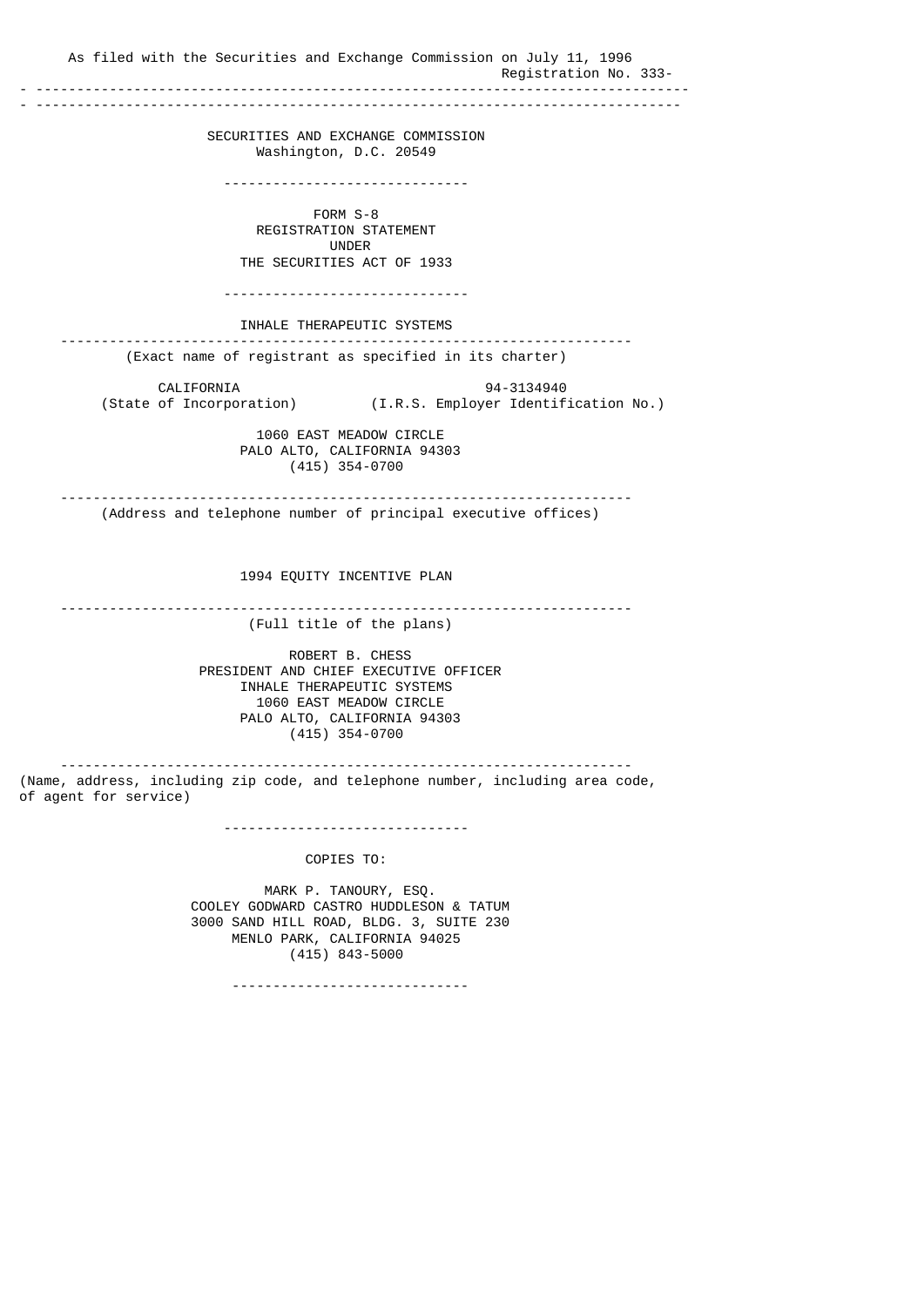# CALCULATION OF REGISTRATION FEE

- -------------------------------------------------------------------------------- - -------------------------------------------------------------------------------- - ----------------------------------------------------------------------------------------------------- - ----------------------------------------------------------------------------------------------------- PROPOSED MAXIMUM PROPOSED MAXIMUM TITLE OF SECURITIES AMOUNT TO BE OFFERING PRICE PER AGGREGATE OFFERING AMOUNT OF TO BE REGISTERED REGISTERED SHARE (1) PRICE (1) REGISTRATION FEE - ----------------------------------------------------------------------------------------------------- Stock Options and Common Stock (no par value)  $1,500,000$  \$18.0625 \$27,093,750 \$9,343.00 - ----------------------------------------------------------------------------------------------------- - ----------------------------------------------------------------------------------------------------- - -------------------------------------------------------------------------------- - -------------------------------------------------------------------------------- (1) Estimated solely for the purpose of calculating the amount of the registration fee. The price per share and aggregate offering price are based upon the average of the high and low prices of Registrant's Common Stock on July 8, 1996 as reported on the Nasdaq National Market. - -------------------------------------------------------------------------------- - -------------------------------------------------------------------------------- Approximate date of commencement of proposed sale to the public: As soon as practicable after this Registration Statement becomes effective.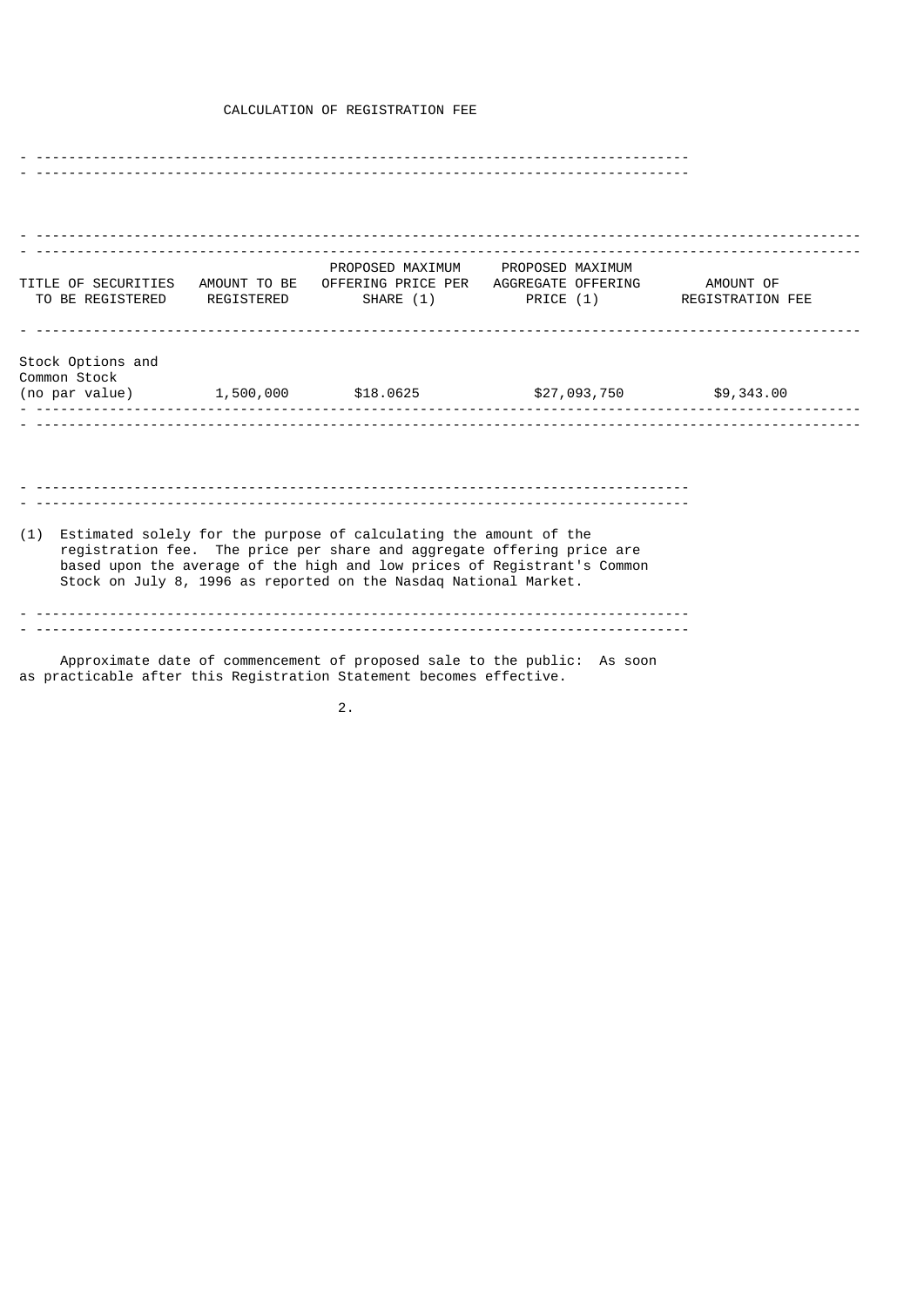The contents of Registration Statement on Form S-8 No. 33-79630 filed with the Securities and Exchange Commission on June 1, 1994 are incorporated by reference herein.

#### EXHIBITS

 EXHIBIT NUMBER

- 5.1 Opinion of Cooley Godward Castro Huddleson & Tatum.<br>23.1 Consent of Ernst & Young LLP, independent auditors.
- 23.1 Consent of Ernst & Young LLP, independent auditors.
- 23.2 Consent of Cooley Godward Castro Huddleson & Tatum.
	- Reference is made to Exhibit 5.1.<br>24.1 Power of Attorney. Reference is r
	- 24.1 Power of Attorney. Reference is made to the signature page.<br>99.1 Registrant's 1994 Equity Incentive Plan, as amended.
	- Registrant's 1994 Equity Incentive Plan, as amended.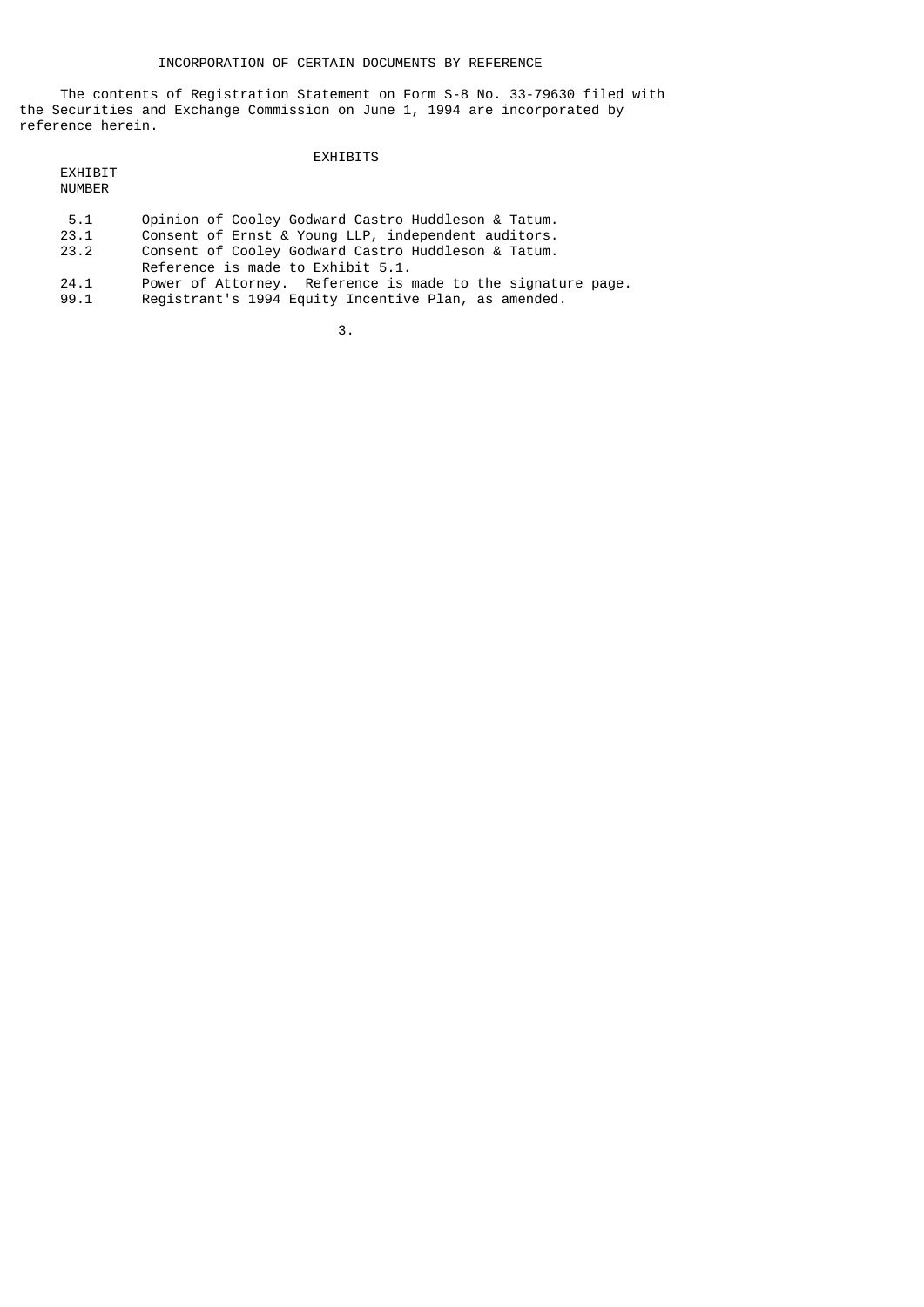## SIGNATURES

 Pursuant to the requirements of the Securities Act of 1933, as amended, the Registrant certifies that it has reasonable grounds to believe that it meets all of the requirements for filing on Form S-8 and has duly caused this Registration Statement to be signed on its behalf by the undersigned, thereunto duly authorized, in the City of Palo Alto, County of Santa Clara, State of California, on the 10th day of July 1996.

## INHALE THERAPEUTIC SYSTEMS

#### By /s/ Robert B. Chess

 Robert B. Chess President, Chief Executive Officer and Director

#### POWER OF ATTORNEY

 $\_$ 

 KNOW ALL PERSONS BY THESE PRESENTS, that each person whose signature appears below constitutes and appoints Robert B. Chess and Ajit S. Gill, and each or any one of them, his true and lawful attorney-in-fact and agent, with full power of substitution and resubstitution, for him and in his name, place and stead, in any and all capacities, to sign any and all amendments (including post-effective amendments) to this Registration Statement, and to file the same, with all exhibits thereto, and other documents in connection therewith, with the Securities and Exchange Commission, granting unto said attorneys-in-fact and agents, and each of them, full power and authority to do and perform each and every act and thing requisite and necessary to be done in connection therewith, as fully to all intents and purposes as he might or could do in person, hereby ratifying and confirming all that said attorneys-in-fact and agents, or any of them, or their or his substitutes or substitute, may lawfully do or cause to be done by virtue hereof.

 Pursuant to the requirements of the Securities Act of 1933, this Registration Statement has been signed by the following persons in the capacities and on the dates indicated.

| <b>SIGNATURE</b>       | TITLE                                                                               | <b>DATE</b>   |
|------------------------|-------------------------------------------------------------------------------------|---------------|
| /s/ Robert B. Chess    | President, Chief Executive<br>Officer and Director (Principal<br>Executive Officer) | July 10, 1996 |
| Robert B. Chess        |                                                                                     |               |
| /s/ Ajit S. Gill       | Chief Financial Officer<br>(Principal Financial and<br>Accounting Officer)          | July 10, 1996 |
| Ajit S. Gill           |                                                                                     |               |
| /s/ Terry L. Opdendyk  | Chairman of the Board                                                               | July 10, 1996 |
| Terry L. Opdendyk      |                                                                                     |               |
| /s/ Mark J. Gabrielson | Director                                                                            | July 10, 1996 |
| Mark J. Gabrielson     |                                                                                     |               |
| /s/ James B. Glavin    | Director                                                                            | July 10, 1996 |
| James B. Glavin        |                                                                                     |               |
| /s/ John S. Patton     | Director                                                                            | July 10, 1996 |
| John S. Patton         |                                                                                     |               |
| /s/ Melvin Perelman    | Director                                                                            | July 10, 1996 |
| Melvin Perelman        |                                                                                     |               |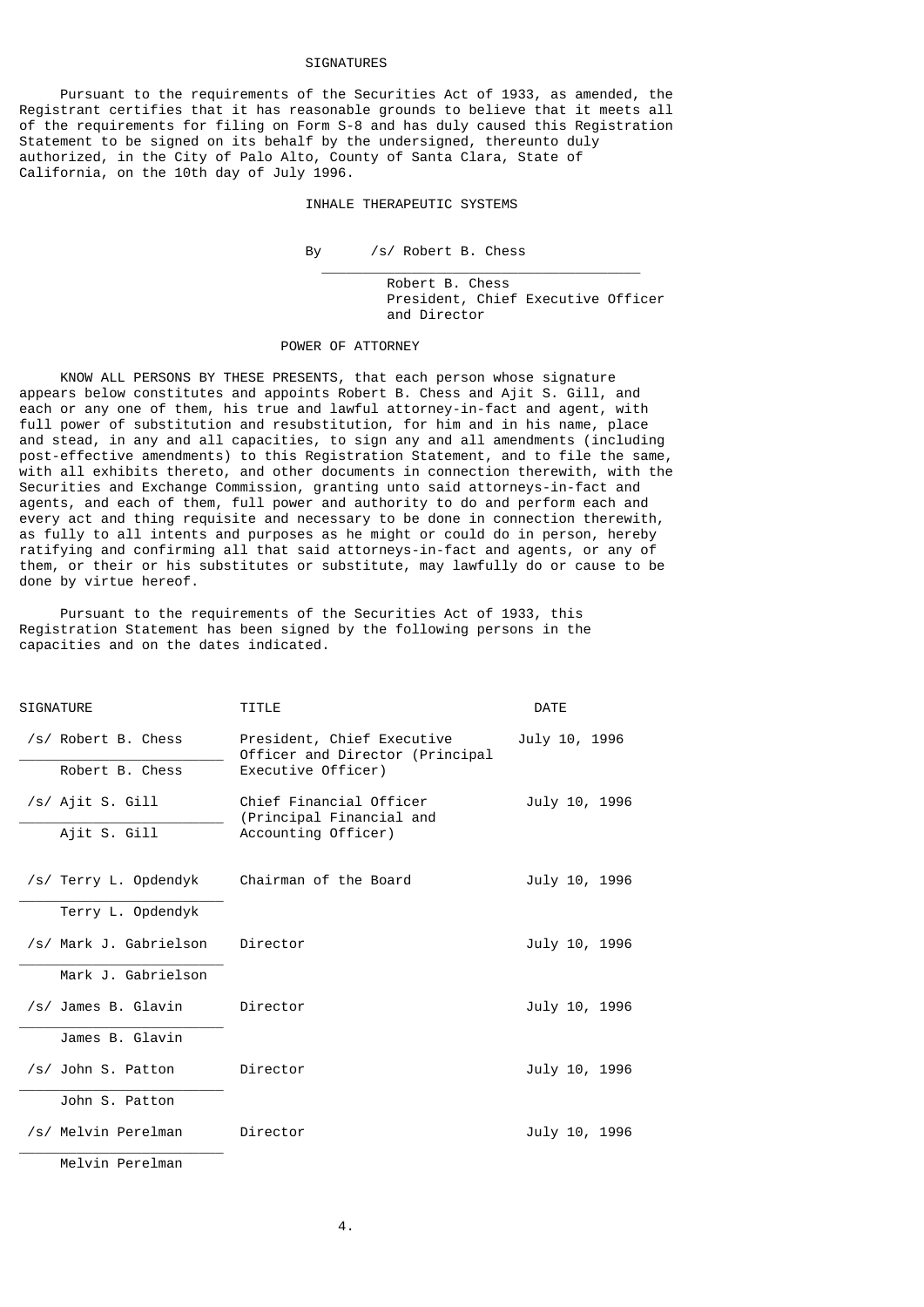EXHIBIT SEQUENTIALLY

# NUMBERED PAGE

- 5.1 Opinion of Cooley Godward Castro Huddleson & Tatum.
- 23.1 Consent of Ernst & Young LLP, independent auditors.
- 23.2 Consent of Cooley Godward Castro Huddleson & Tatum. Reference is made to Exhibit 5.1.
- 24.1 Power of Attorney. Reference is made to the signature page.
- 99.1 Registrant's 1994 Equity Incentive Plan, as amended.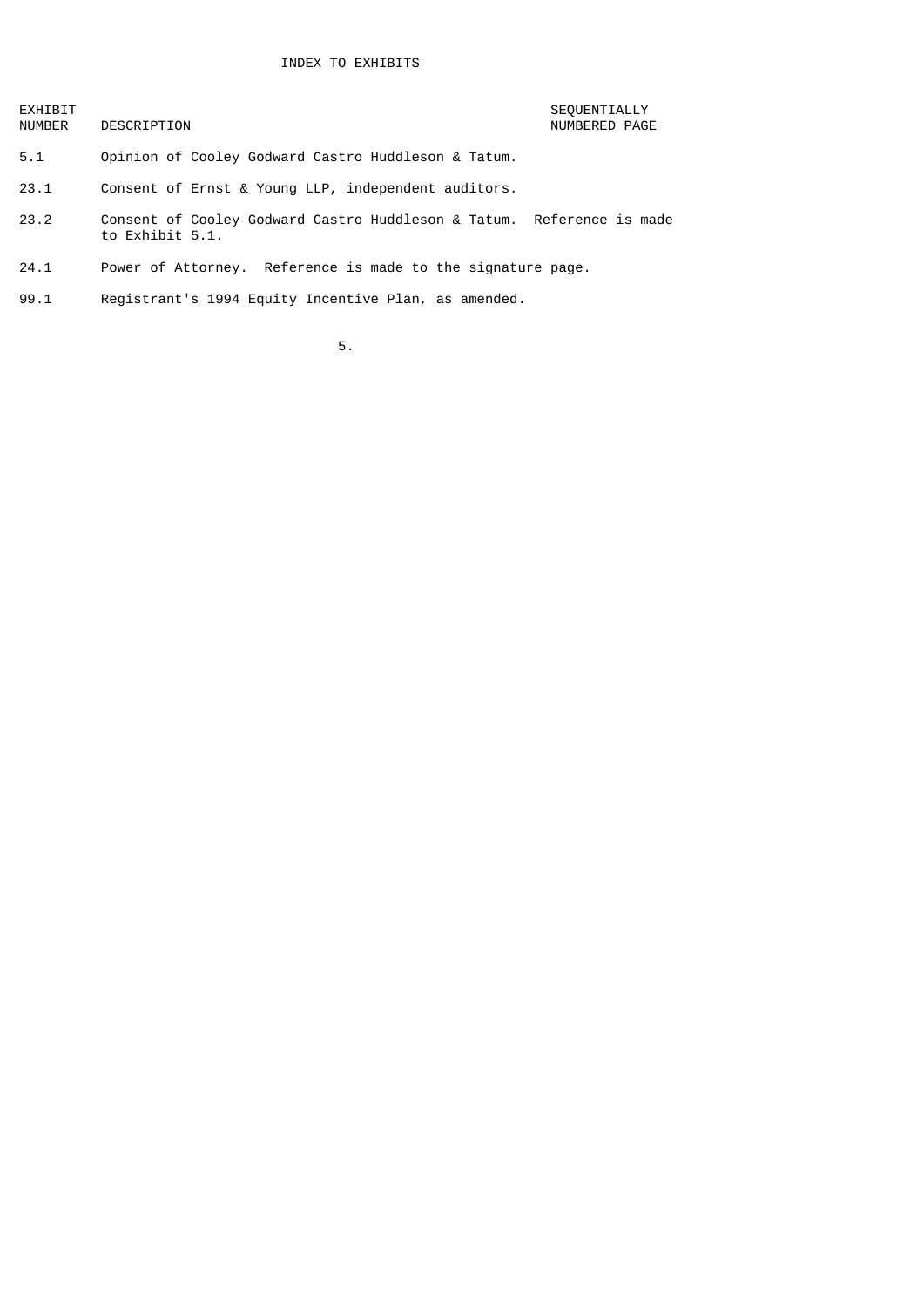July 10, 1996

Inhale Therapeutic Systems 1060 East Meadow Circle Palo Alto, California 94303

Gentlemen:

You have requested our opinion with respect to certain matters in connection with the filing by Inhale Therapeutic Systems, a California corporation (the "Company") of a Registration Statement on Form S-8 (the "Registration Statement") with the Securities and Exchange Commission covering the offering of up to 1,500,000 shares of the Company's Common Stock (the "Shares") pursuant to its 1994 Equity Incentive Plan, as amended (the "Plan").

In connection with this opinion, we have examined the Registration Statement and related Prospectus, your Restated Articles of Incorporation and Bylaws, as amended, and such other documents, records, certificates, memoranda and other instruments as we deem necessary as a basis for this opinion. We have assumed the genuineness and authenticity of all documents submitted to us as originals, the conformity to originals of all documents submitted to us as copies thereof, and the due execution and delivery of all documents where due execution and delivery are a prerequisite to the effectiveness thereof.

On the basis of the foregoing, and in reliance thereon, we are of the opinion that the Shares, when sold and issued in accordance with the Plan, the Registration Statement and related Prospectus, will be validly issued, fully paid, and nonassessable (except as to shares issued pursuant to certain deferred payment arrangements, which will be fully paid and nonassessable when such deferred payments are made in full).

We consent to the filing of this opinion as an exhibit to the Registration Statement.

Very truly yours,

COOLEY GODWARD CASTRO HUDDLESON & TATUM

By: /s/ Mark P. Tanoury ----------------------- Mark P. Tanoury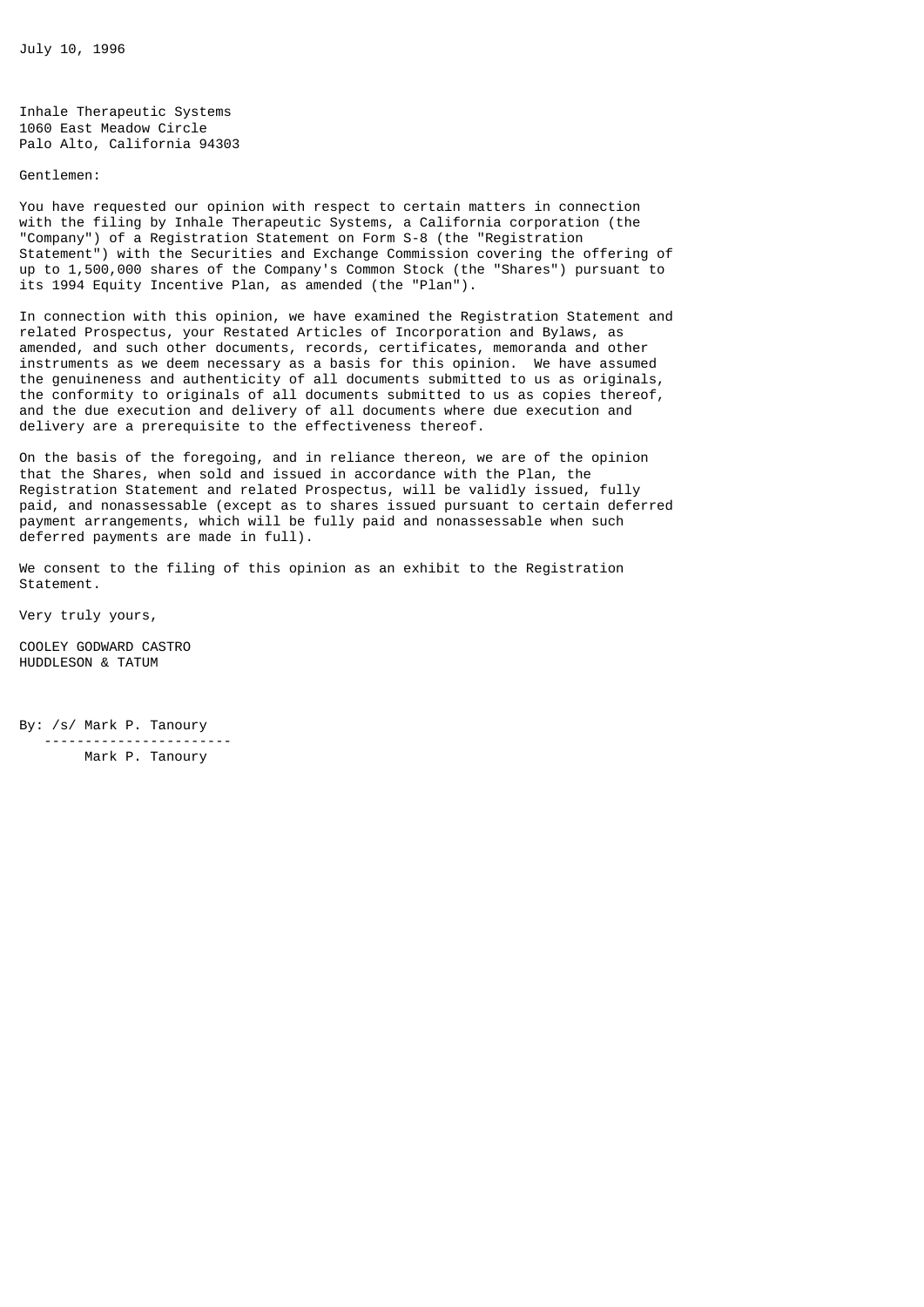# CONSENT OF ERNST & YOUNG LLP, INDEPENDENT AUDITORS

We consent to the incorporation by reference in the Registration Statement (Form S-8) pertaining to the 1994 Equity Incentive Plan of Inhale Therapeutic Systems of our report dated January 19,1996, with respect to the financial statements of Inhale Therapeutic Systems incorporated by reference in its Annual Report (Form 10-K) for the year ended December 31, 1995, filed with the Securities and Exchange Commission.

ERNST & YOUNG LLP

Palo Alto, California July 10, 1996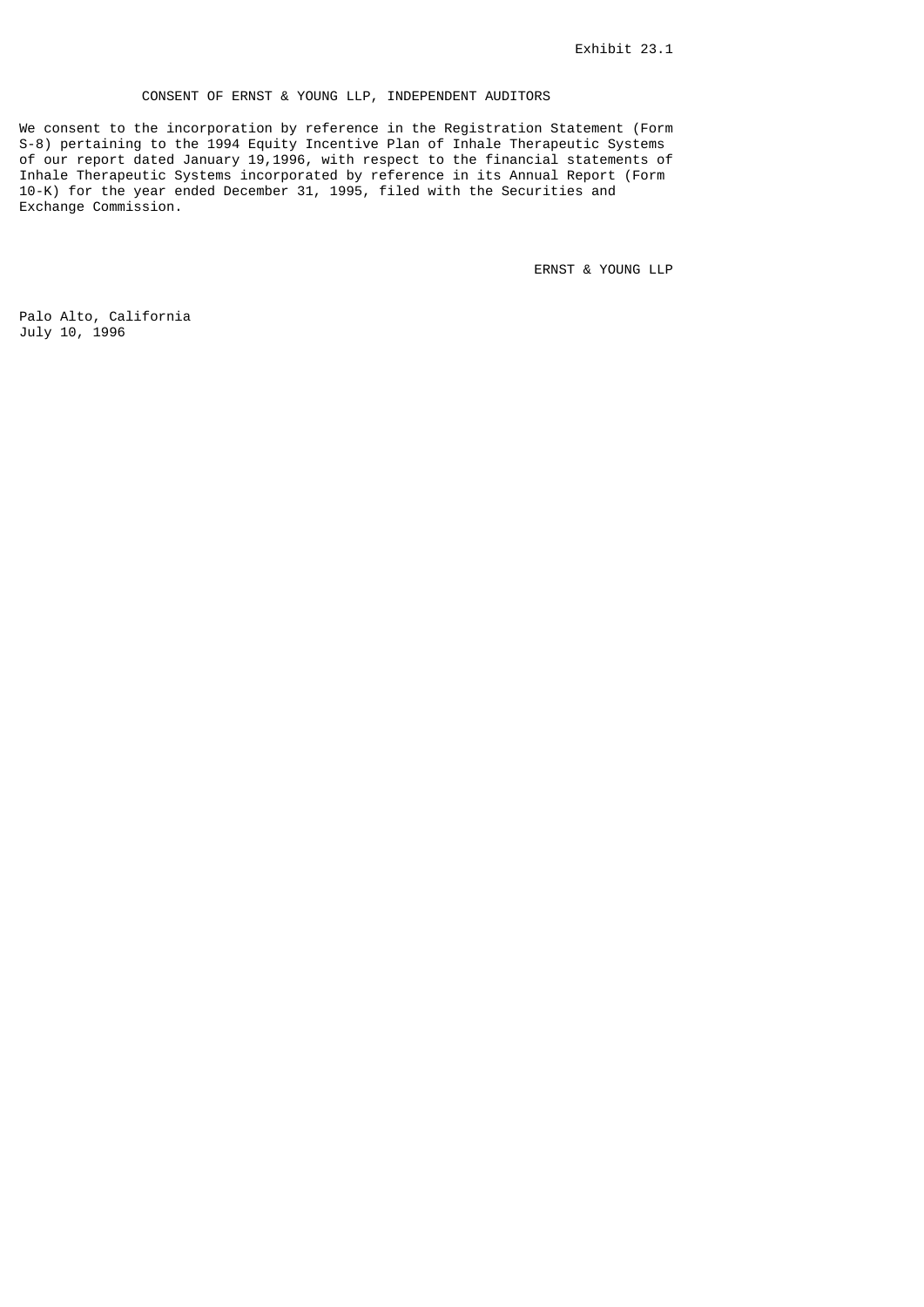INHALE THERAPEUTIC SYSTEMS 1994 EQUITY INCENTIVE PLAN Adopted February 10, 1994 Approved by the Shareholders February 18, 1994 Amended March 27, 1996 Approved by the Shareholders May 15, 1996

#### 1. PURPOSES.

 (a) The Board of Directors of Inhale Therapeutic Systems (the "Board") adopted the 1992 Stock Option Plan (the "Initial Plan") on March 13, 1992. The Initial Plan has been amended from time to time. On February 10, 1994, the Board amended and restated the Initial Plan as amended in the form set forth herein and named the Plan the Inhale Therapeutic Systems 1994 Equity Incentive Plan. The purpose of the 1994 Equity Incentive Plan (the "Plan") is to provide a means by which employees of and consultants to the Company, and its Affiliates, may be given an opportunity to benefit from increases in value of the stock of the Company through the granting of (i) Incentive Stock Options, (ii) Nonstatutory Stock Options, (iii) stock bonuses, (iv) rights to purchase restricted stock, and (v) stock appreciation rights, all as defined below.

 (b) The Company, by means of the Plan, seeks to retain the services of persons who are now Employees or Directors of or Consultants to the Company, to secure and retain the services of new Employees, Directors and Consultants, and to provide incentives for such persons to exert maximum efforts for the success of the Company.

 (c) The Company intends that the Stock Awards issued under the Plan shall, in the discretion of the Board or any Committee to which responsibility for administration of the Plan has been delegated pursuant to subsection  $3(c)$ , be either (i) Options granted pursuant to paragraph 6 hereof, including Incentive Stock Options and Nonstatutory Stock Options, (ii) stock bonuses or rights to purchase restricted stock granted pursuant to paragraph 7 hereof, or (iii) stock appreciation rights granted pursuant to paragraph 8 hereof. All Options shall be separately designated Incentive Stock Options or Nonstatutory Stock Options at the time of grant, and in such form as issued pursuant to section 6, and a separate certificate or certificates will be issued for shares purchased on exercise of each type of Option.

2. DEFINITIONS.

 (a) "AFFILIATE" means any parent corporation or subsidiary corporation, whether now or hereafter existing, as those terms are defined in Sections 424(e) and (f) respectively, of the Code.

- (b) "BOARD" means the Board of Directors of the Company.
- (c) "CODE" means the Internal Revenue Code of 1986, as amended.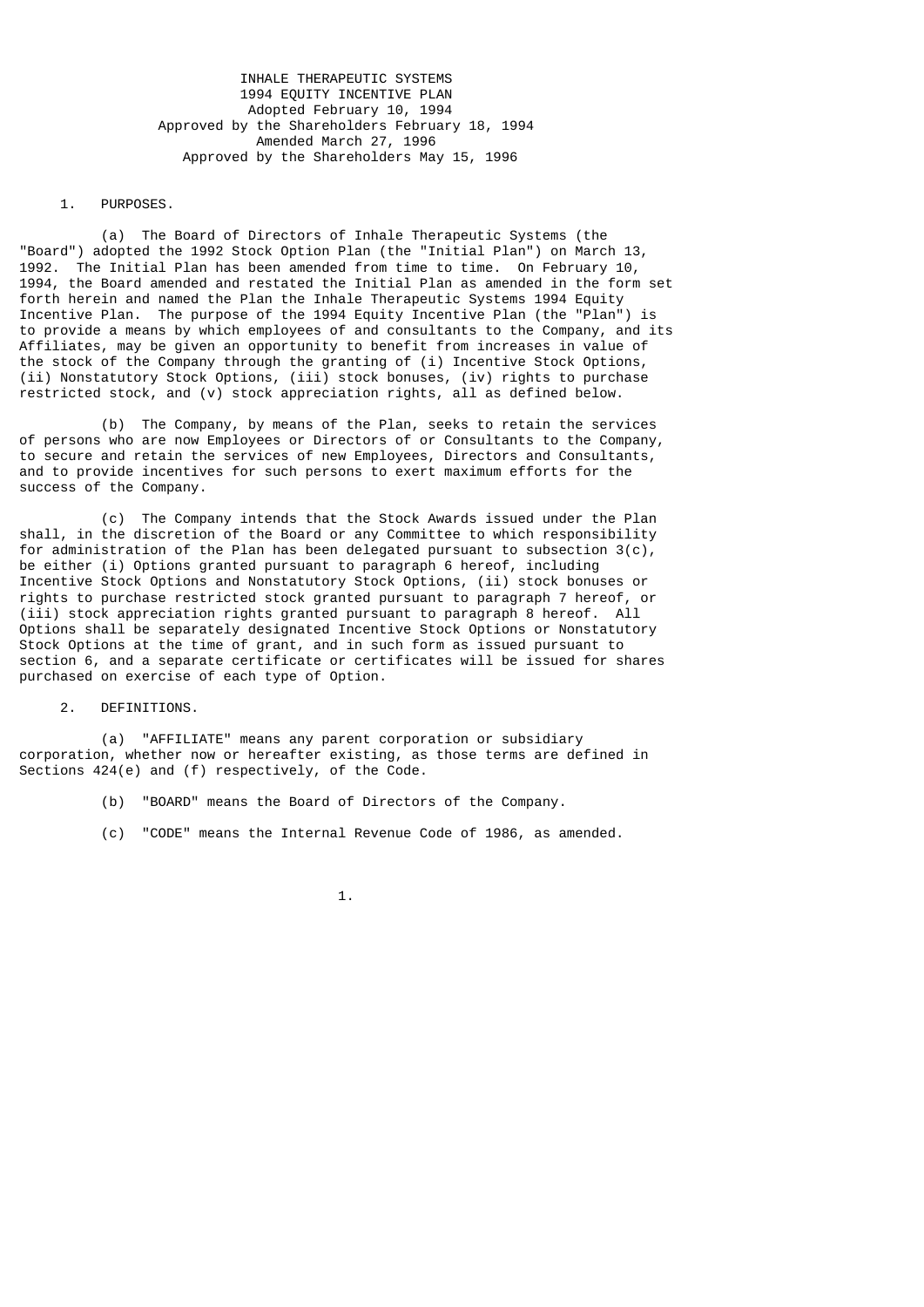(d) "COMMITTEE" means a Committee appointed by the Board in accordance with subsection 3(c) of the Plan.

 (e) "COMPANY" means Inhale Therapeutic Systems, a California corporation.

 (f) "CONCURRENT STOCK APPRECIATION RIGHT" or "CONCURRENT RIGHT" means a right granted pursuant to subsection 8(b)(ii) of the Plan.

 (g) "CONSULTANT" means any person, including an advisor, engaged by the Company or an Affiliate to render services and who is compensated for such services, provided that the term "Consultant" shall not include Directors who are paid only a director's fee by the Company or who are not compensated by the Company for their services as Directors.

 (h) "CONTINUOUS STATUS AS AN EMPLOYEE, DIRECTOR OR CONSULTANT" means the employment or relationship as a Director or Consultant is not interrupted or terminated by the Company or any Affiliate. The Board, in its sole discretion, may determine whether Continuous Status as an Employee, Director or Consultant shall be considered interrupted in the case of: (i) any leave of absence approved by the Board, including sick leave, military leave, or any other personal leave; provided, however, that for purposes of Incentive Stock Options and Stock Appreciation Rights appurtenant thereto, any such leave may not exceed ninety (90) days, unless reemployment upon the expiration of such leave is guaranteed by contract (including certain Company policies) or statute; or (ii) transfers between locations of the Company or between the Company, Affiliates or its successor.

(i) "COVERED EXECUTIVE" means each Officer of the Company.

(j) "DIRECTOR" means a member of the Board.

 (k) "DISABILITY" means total and permanent disability as defined in Section  $22(e)(3)$  of the Code.

 (l) "DISINTERESTED PERSON" means a Director: (i) who was either (A) not during the one year prior to service as an administrator of the Plan granted or awarded equity securities pursuant to the Plan or any other plan of the Company or any of its affiliates entitling the participants therein to acquire equity securities of the Company or any of its affiliates except as permitted by Rule  $16b-3(c)(2)(i)$  or (B) who is otherwise considered to be a "disinterested person" in accordance with Rule 16b-3(c)(2)(i), or any other applicable rules, regulations or interpretations of the Securities and Exchange Commission; and (ii) who either (A) is not a current Employee, is not a former Employee receiving compensation for prior services (other than benefits under a tax qualified pension plan), was not an officer of the Company or an Affiliate at any time, and is not currently receiving compensation for personal services in any capacity other than as a Director, or (B) is otherwise considered an outside director for purposes of Section 162(m) of the Code.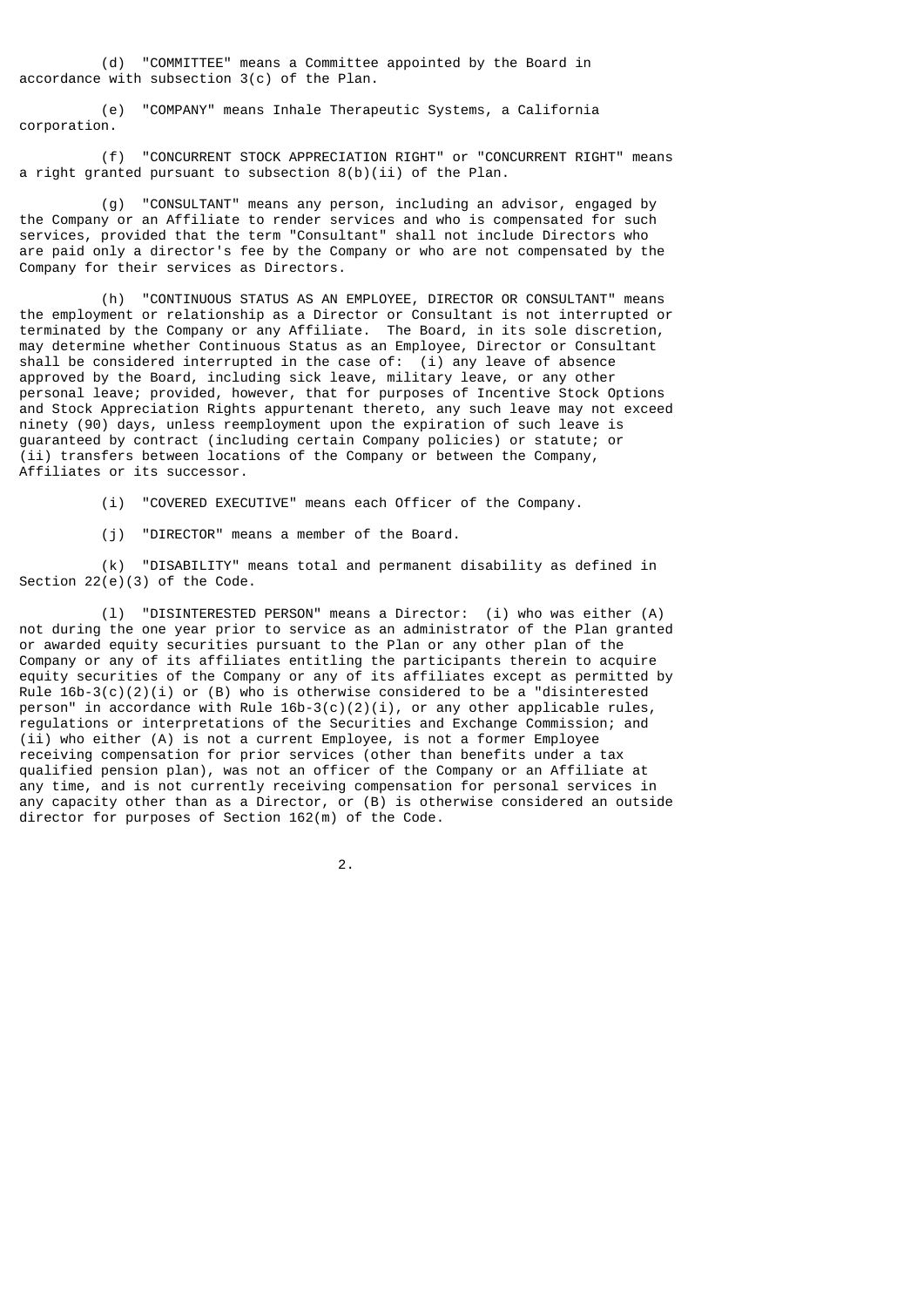(m) "EMPLOYEE" means any person, including Officers and Directors, employed by the Company or any Affiliate of the Company. Neither service as a Director nor payment of a director's fee by the Company shall be sufficient to constitute "employment" by the Company.

 (n) "EXCHANGE ACT" means the Securities Exchange Act of 1934, as amended.

 (o) "FAIR MARKET VALUE" means, as of any date, the value of the common stock of the Company determined as follows:

 (i) If the common stock is listed on any established stock exchange or a national market system, including without limitation the National Market System of the National Association of Securities Dealers, Inc. Automated Quotation ("NASDAQ") System, the Fair Market Value of a share of common stock shall be the closing sales price for such stock (or the closing bid, if no sales were reported) as quoted on such system or exchange (or the exchange with the greatest volume of trading in common stock) on the last market trading day prior to the day of determination, as reporting in the Wall Street Journal or such other source as the Board deems reliable;

 (ii) If the common stock is quoted on the NASDAQ System (but not on the National Market System thereof) or is regularly quoted by a recognized securities dealer but selling prices are not reported, the Fair Market Value of a share of common stock shall be the mean between the bid and asked prices for the common stock on the last market trading day prior to the day of determination, as reported in the Wall Street Journal or such other source as the Board deems reliable;

 (iii) In the absence of an established market for the common stock, the Fair Market Value shall be determined in good faith by the Board.

 (p) "INCENTIVE STOCK OPTION" means an Option intended to qualify as an incentive stock option within the meaning of Section 422 of the Code and the regulations promulgated thereunder.

 (q) "INDEPENDENT STOCK APPRECIATION RIGHT" or "INDEPENDENT RIGHT" means a right granted under subsection 8(b)(iii) of the Plan.

 (r) "NONSTATUTORY STOCK OPTION" means an Option not intended to qualify as an Incentive Stock Option.

 (s) "OFFICER" means a person who is an officer of the Company within the meaning of Section 16 of the Exchange Act and the rules and regulations promulgated thereunder.

(t) "OPTION" means a stock option granted pursuant to the Plan.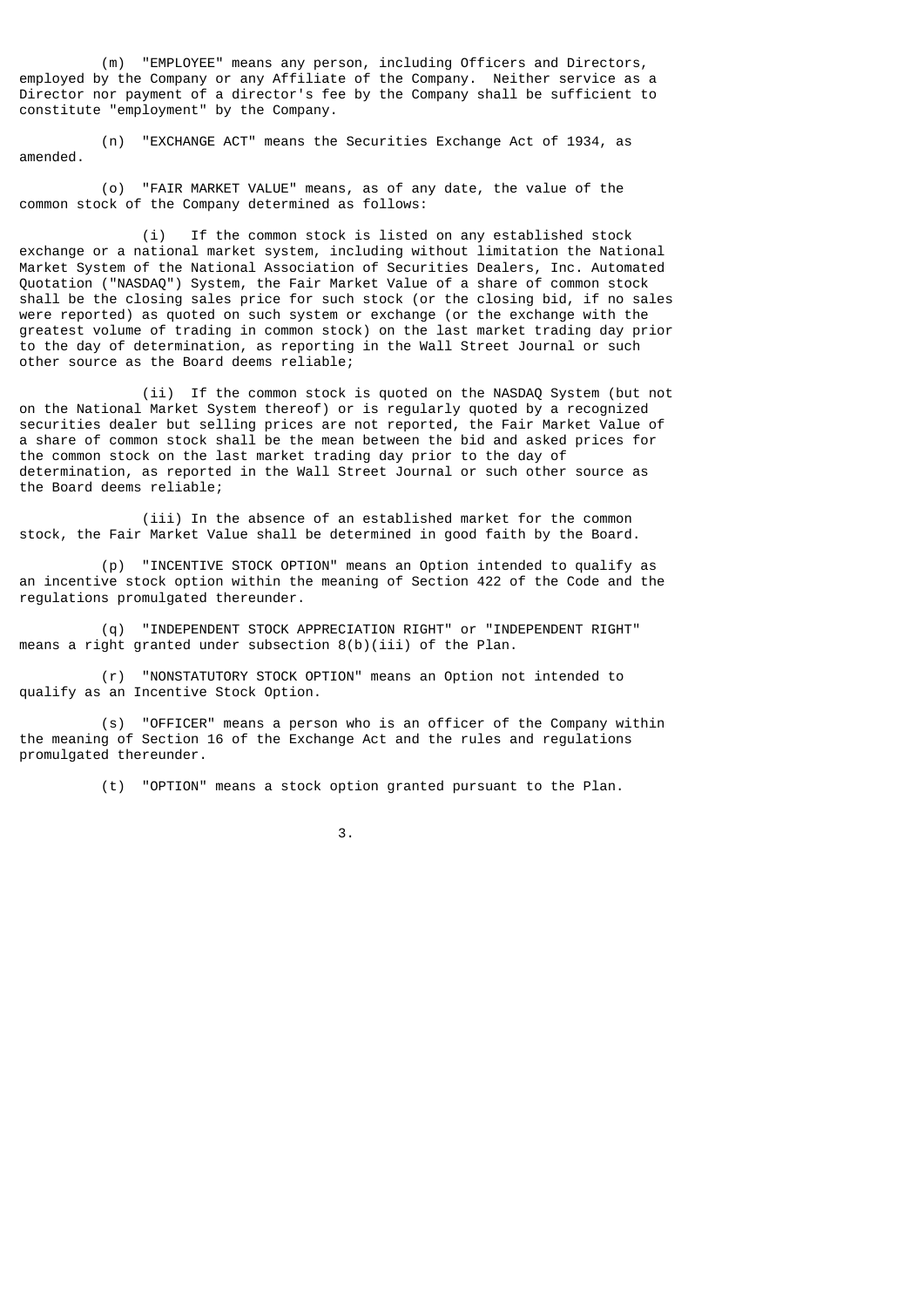(u) "OPTION AGREEMENT" means a written agreement between the Company and an Optionee evidencing the terms and conditions of an individual Option grant. The Option Agreement is subject to the terms and conditions of the Plan.

 (v) "OPTIONEE" means an Employee, Director or Consultant who holds an outstanding Option.

(w) "PLAN" means this 1994 Equity Incentive Plan.

 (x) "RULE 16B-3" means Rule 16b-3 of the Exchange Act or any successor to Rule 16b-3, as in effect when discretion is being exercised with respect to the Plan.

 (y) "STOCK APPRECIATION RIGHT" means any of the various types of rights which may be granted under Section 8 of the Plan.

 (z) "STOCK AWARD" means any right granted under the Plan, including any Option, any stock bonus, any right to purchase restricted stock, and any Stock Appreciation Right.

 (aa) "STOCK AWARD AGREEMENT" means a written agreement between the Company and a holder of a Stock Award evidencing the terms and conditions of an individual Stock Award grant. The Stock Award Agreement is subject to the terms and conditions of the Plan.

 (ab) "TANDEM STOCK APPRECIATION RIGHT" or "TANDEM RIGHT" means a right granted under subsection 8(b)(i) of the Plan.

3. ADMINISTRATION.

 (a) The Plan shall be administered by the Board unless and until the Board delegates administration to a Committee, as provided in subsection 3(c).

 (b) The Board shall have the power, subject to, and within the limitations of, the express provisions of the Plan:

 (1) To determine from time to time which of the persons eligible under the Plan shall be granted Stock Awards; when and how Stock Awards shall be granted; whether a Stock Award will be an Incentive Stock Option, a Nonstatutory Stock Option, a stock bonus, a right to purchase restricted stock, a stock appreciation right, or a combination of the foregoing; the provisions of each Stock Award granted (which need not be identical), including the time or times when a person shall be permitted to receive stock pursuant to a Stock Award; whether a person shall be permitted to receive stock upon exercise of an Independent Stock Appreciation Right; and the number of shares with respect to which Stock Awards shall be granted to each such person.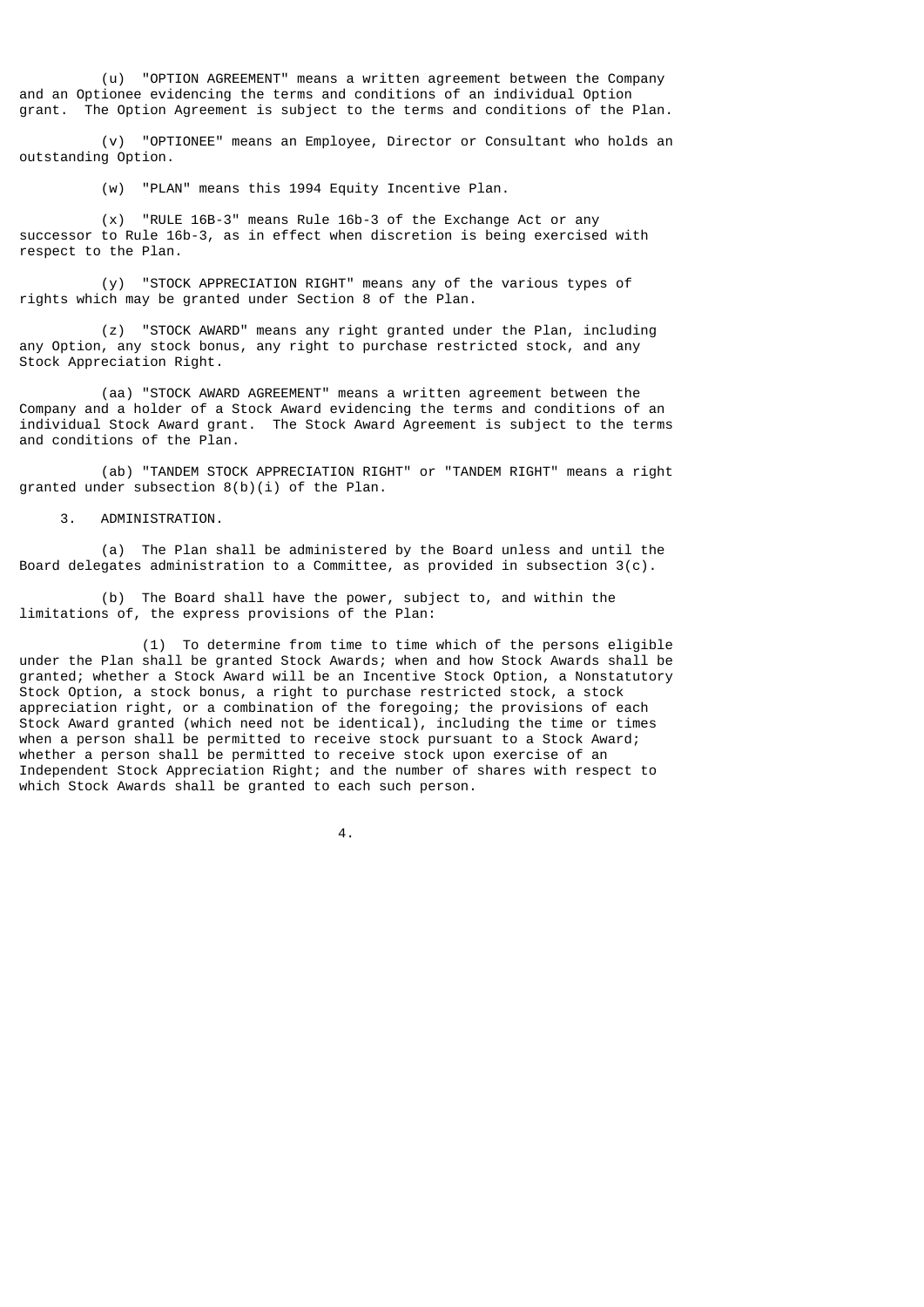(2) To construe and interpret the Plan and Stock Awards granted under it, and to establish, amend and revoke rules and regulations for its administration. The Board, in the exercise of this power, may correct any defect, omission or inconsistency in the Plan or in any Stock Award Agreement, in a manner and to the extent it shall deem necessary or expedient to make the Plan fully effective.

(3) To amend the Plan as provided in Section 14.

 (4) Generally, to exercise such powers and to perform such acts as the Board deems necessary or expedient to promote the best interests of the Company.

 (c) The Board may delegate administration of the Plan to a committee composed of not fewer than two (2) members (the "Committee"), all of the members of which Committee shall be disinterested persons, if required and as defined by the provisions of subsection 3(d). If administration is delegated to a Committee, the Committee shall have, in connection with the administration of the Plan, the powers theretofore possessed by the Board (and references in this Plan to the Board shall thereafter be to the Committee), subject, however, to such resolutions, not inconsistent with the provisions of the Plan, as may be adopted from time to time by the Board. The Board may abolish the Committee at any time and revest in the Board the administration of the Plan. Notwithstanding anything in this Section 3 to the contrary, the Board or the Committee may delegate to a committee of one or more members of the Board the authority to grant options to eligible persons who are not then subject to Section 16 of the Securities Exchange Act of 1934, as amended (the "Exchange Act").

 (d) Any requirement that an administrator of the Plan be a Disinterested Person shall not apply if the Board or the Committee expressly declares that such requirement shall not apply. Any Disinterested Person shall comply with the requirements of Rule 16b-3.

# 4. SHARES SUBJECT TO THE PLAN.

 (a) Subject to the provisions of Section 13 relating to adjustments upon changes in stock, the stock that may be issued pursuant to Stock Awards shall not exceed in the aggregate Three Million Nine Hundred Thousand (3,900,000) shares of the Company's common stock. If any Stock Award shall for any reason expire or otherwise terminate without having been exercised in full, the stock not purchased under such Stock Award shall again become available for the Plan. Shares subject to Stock Appreciation Rights exercised in accordance with Section 8 of the Plan shall not be available for subsequent issuance under the Plan.

 (b) The stock subject to the Plan may be unissued shares or reacquired shares, bought on the market or otherwise.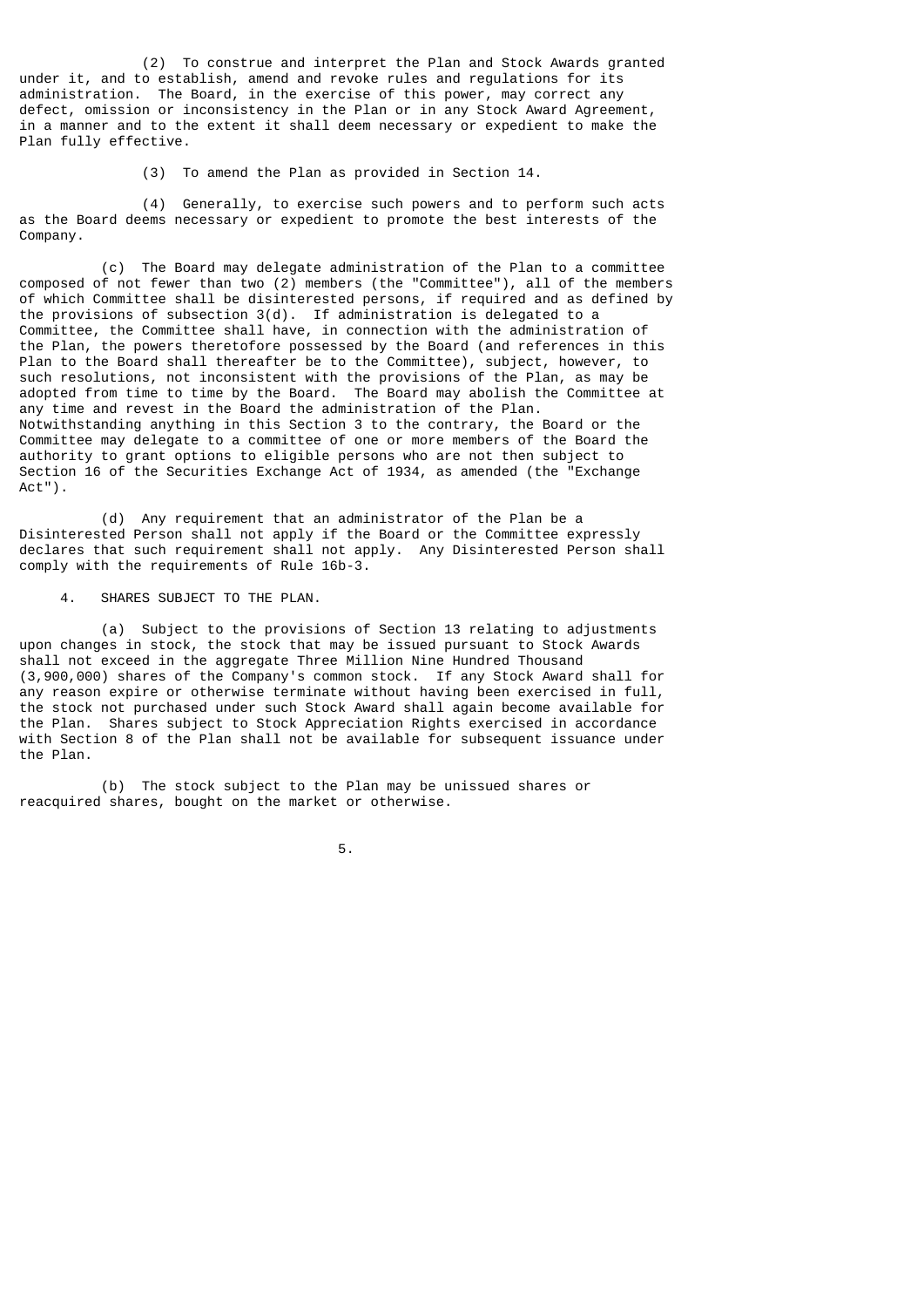# 5. ELIGIBILITY.

 (a) Incentive Stock Options and Stock Appreciation Rights appurtenant thereto may be granted only to Employees. Stock Awards other than Incentive Stock Options and Stock Appreciation Rights appurtenant thereto may be granted only to Employees, Directors or Consultants.

 (b) A Director shall in no event be eligible for the benefits of the Plan unless at the time discretion is exercised in the selection of the Director as a person to whom Stock Awards may be granted, or in the determination of the number of shares which may be covered by Stock Awards granted to the Director: (i) the Board has delegated its discretionary authority over the Plan to a Committee which consists solely of Disinterested Persons; or (ii) the Plan otherwise complies with the requirements of Rule 16b-3. This subsection 5(b) shall not apply if the Board or Committee expressly declares that it shall not apply.

 (c) No person shall be eligible for the grant of an Incentive Stock Option if, at the time of grant, such person owns (or is deemed to own pursuant to Section 424(d) of the Code) stock possessing more than ten percent (10%) of the total combined voting power of all classes of stock of the Company or of any of its Affiliates unless the exercise price of such Incentive Stock Option is at least one hundred ten percent (110%) of the Fair Market Value of such stock at the date of grant and the Incentive Stock Option is not exercisable after the expiration of five (5) years from the date of grant.

 (d) No Covered Executive shall be eligible to be granted Options covering more than four hundred thousand (400,000) shares of the Company's common stock in any twelve (12) month period unless the stock subject to such option is not subject to the requirements of Section 162(m) of the Code.

6. OPTION PROVISIONS.

 Each Option shall be in such form and shall contain such terms and conditions as the Board shall deem appropriate. The provisions of separate Options need not be identical, but each Option shall include (through incorporation of provisions hereof by reference in the Option or otherwise) the substance of each of the following provisions:

 (a) TERM. No Option shall be exercisable after the expiration of ten (10) years from the date it was granted.

 (b) PRICE. The exercise price of each Incentive Stock Option shall be not less than one hundred percent (100%) of the fair market value of the stock subject to the Option on the date the Option is granted. The exercise price of each Nonstatutory Stock Option shall be determined by the Board.

 $\overline{6}$ .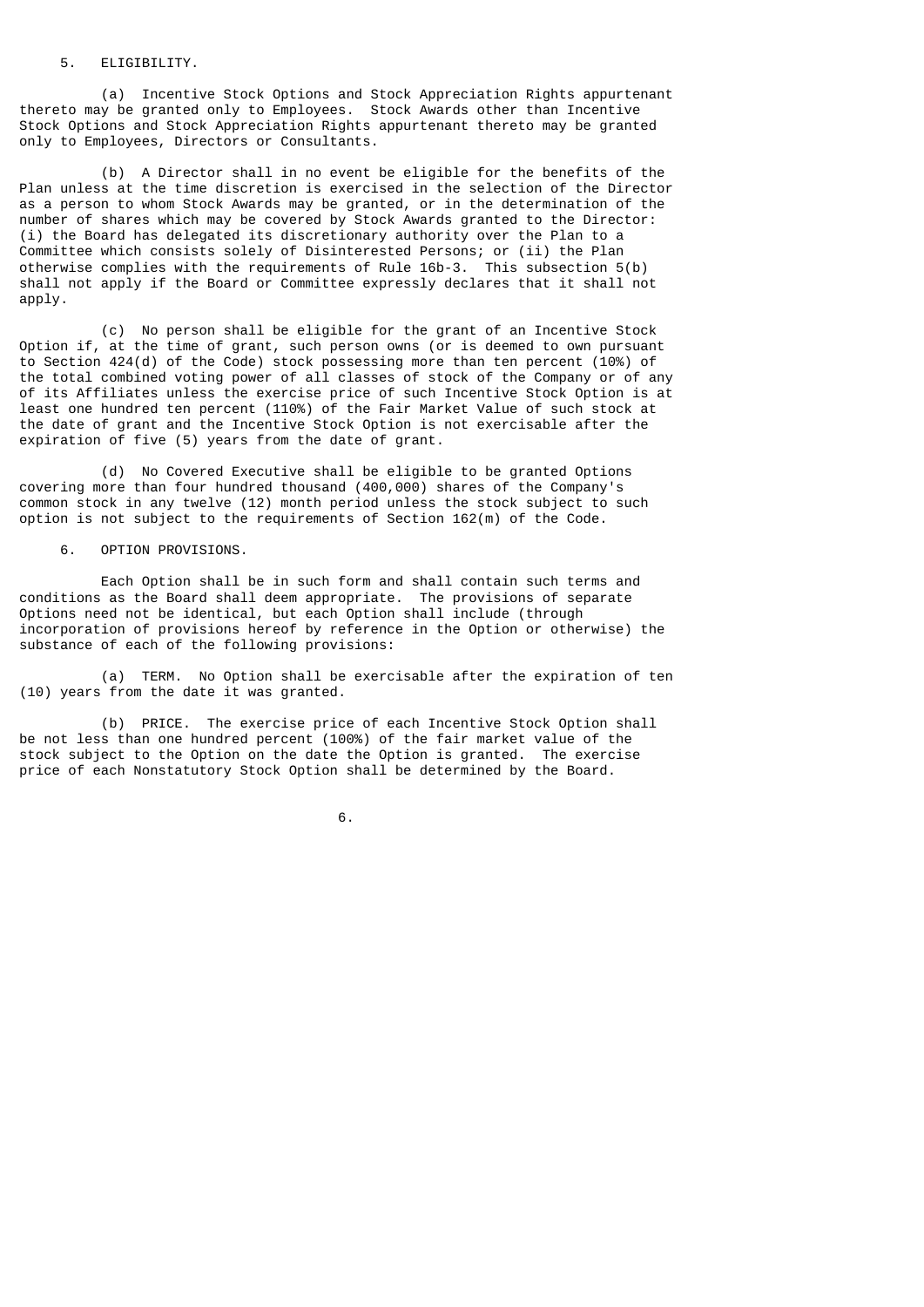(c) CONSIDERATION. The purchase price of stock acquired pursuant to an Option shall be paid, to the extent permitted by applicable statutes and regulations, either (i) in cash at the time the option is exercised, or (ii) at the discretion of the Board or the Committee, either at the time of the grant or exercise of the Option, (A) by delivery to the Company of other common stock of the Company, (B) according to a deferred payment or other arrangement (which may include, without limiting the generality of the foregoing, the use of other common stock of the Company) with the person to whom the Option is granted or to whom the Option is transferred pursuant to subsection 6(d), or (C) in any other form of legal consideration that may be acceptable to the Board.

 In the case of any deferred payment arrangement, interest shall be payable at least annually and shall be charged at the minimum rate of interest necessary to avoid the treatment as interest, under any applicable provisions of the Code, of any amounts other than amounts stated to be interest under the deferred payment arrangement.

 (d) TRANSFERABILITY. An Option shall not be transferable except by will or by the laws of descent and distribution, and shall be exercisable during the lifetime of the person to whom the Option is granted only by such person.

 (e) VESTING. The total number of shares of stock subject to an Option may, but need not, be allotted in periodic installments (which may, but need not, be equal). The Option Agreement may provide that from time to time during each of such installment periods, the Option may become exercisable ("vest") with respect to some or all of the shares allotted to that period, and may be exercised with respect to some or all of the shares allotted to such period and/or any prior period as to which the Option became vested but was not fully exercised. During the remainder of the term of the Option (if its term extends beyond the end of the installment periods), the option may be exercised from time to time with respect to any shares then remaining subject to the Option. The provisions of this subsection 6(e) are subject to any Option provisions governing the minimum number of shares as to which an Option may be exercised.

 (f) SECURITIES LAW COMPLIANCE. The Company may require any Optionee, or any person to whom an Option is transferred under subsection 6(d), as a condition of exercising any such Option, (1) to give written assurances satisfactory to the Company as to the Optionee's knowledge and experience in financial and business matters and/or to employ a purchaser representative reasonably satisfactory to the Company who is knowledgeable and experienced in financial and business matters, and that he or she is capable of evaluating, alone or together with the purchaser representative, the merits and risks of exercising the Option; and (2) to give written assurances satisfactory to the Company stating that such person is acquiring the stock subject to the Option for such person's own account and not with any present intention of selling or otherwise distributing the stock. These requirements, and any assurances given pursuant to such requirements, shall be inoperative if (i) the issuance of the shares upon the exercise of the Option has been registered under a then currently effective registration statement under the Securities Act of 1933, as amended (the "Securities Act"), or (ii) as to any particular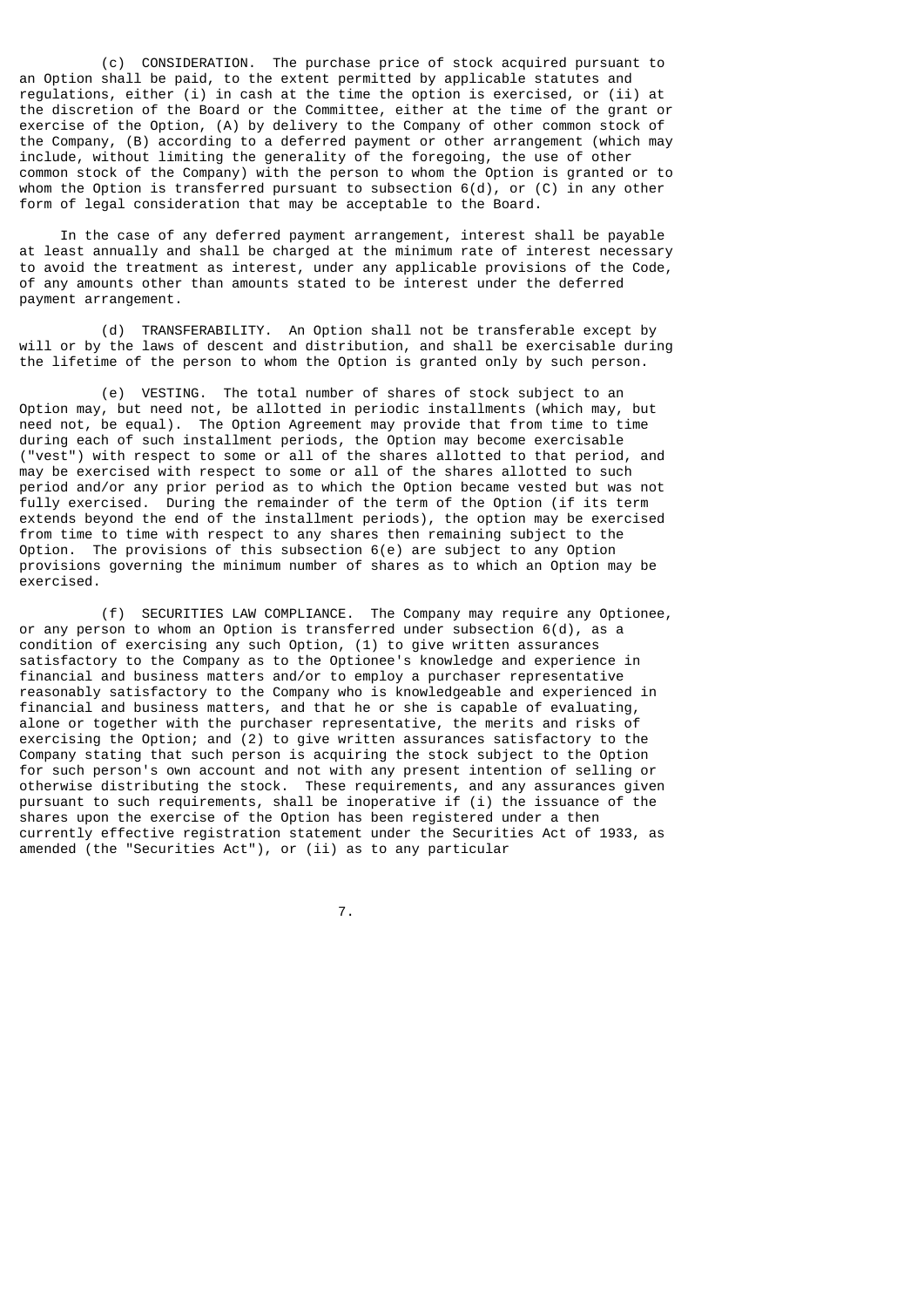requirement, a determination is made by counsel for the Company that such requirement need not be met in the circumstances under the then applicable securities laws.

 (g) TERMINATION OF EMPLOYMENT OR RELATIONSHIP AS A DIRECTOR OR CONSULTANT. In the event an Optionee's Continuous Status as an Employee, Director or Consultant terminates (other than upon the Optionee's death or Disability), the Optionee may exercise his or her Option, but only within such period of time as is determined by the Board (in no event later than the expiration of the term of such Option as set forth in the Option Agreement) (the "Post-Termination Exercise Period"), and only to the extent that the Optionee was entitled to exercise it at the date of termination. In the case of an Incentive Stock Option, the Board shall determine the Post-Termination Exercise Period (in no event to exceed three (3) months from the date of termination) when the Option is granted; provided however that any extension of such period by the Board in excess of three (3) months from the date of termination shall cause an Incentive Stock Option so extended to become a Nonstatutory Stock Option, effective as of the date of the action by the Board. If, at the date of termination, the Optionee is not entitled to exercise his or her entire Option, the shares covered by the unexercisable portion of the Option shall revert to the Plan. If, after termination, the Optionee does not exercise his or her Option within the time specified in the Option Agreement, the Option shall terminate, and the shares covered by such Option shall revert to the Plan. Notwithstanding the foregoing, the Board shall have the power to permit an option to continue to vest during the Post Termination Exercise Period.

 (h) DISABILITY OF OPTIONEE. In the event an Optionee's Continuous Status as an Employee, Director or Consultant terminates as a result of the Optionee's Disability, the Optionee may exercise his or her Option, but only within twelve (12) months from the date of such termination (or such shorter period specified in the Option Agreement), and only to the extent that the Optionee was entitled to exercise it at the date of such termination (but in no event later than the expiration of the term of such Option as set forth in the Option Agreement). If, at the date of termination, the Optionee is not entitled to exercise his or her entire Option, the shares covered by the unexercisable portion of the Option shall revert to the Plan. If, after termination, the Optionee does not exercise his or her Option within the time specified herein, the Option shall terminate, and the shares covered by such Option shall revert to the Plan.

 (i) DEATH OF OPTIONEE. In the event of the death of an Optionee, the Option may be exercised, at any time within eighteen (18) months following the date of death (or such other period specified in the Option Agreement but in no event later than the expiration of the term of such Option as set forth in the Option Agreement), by the Optionee's estate or by a person who acquired the right to exercise the Option by bequest or inheritance, but only to the extent the Optionee was entitled to exercise the Option at the date of death. If, at the time of death, the Optionee was not entitled to exercise his or her entire Option, the shares covered by the unexercisable portion of the Option shall revert to the Plan. If, after death, the Optionee's estate or a person who acquired the right to exercise the Option by bequest or inheritance does not exercise the Option within the time specified herein, the Option shall terminate, and the shares covered by such Option shall revert to the Plan.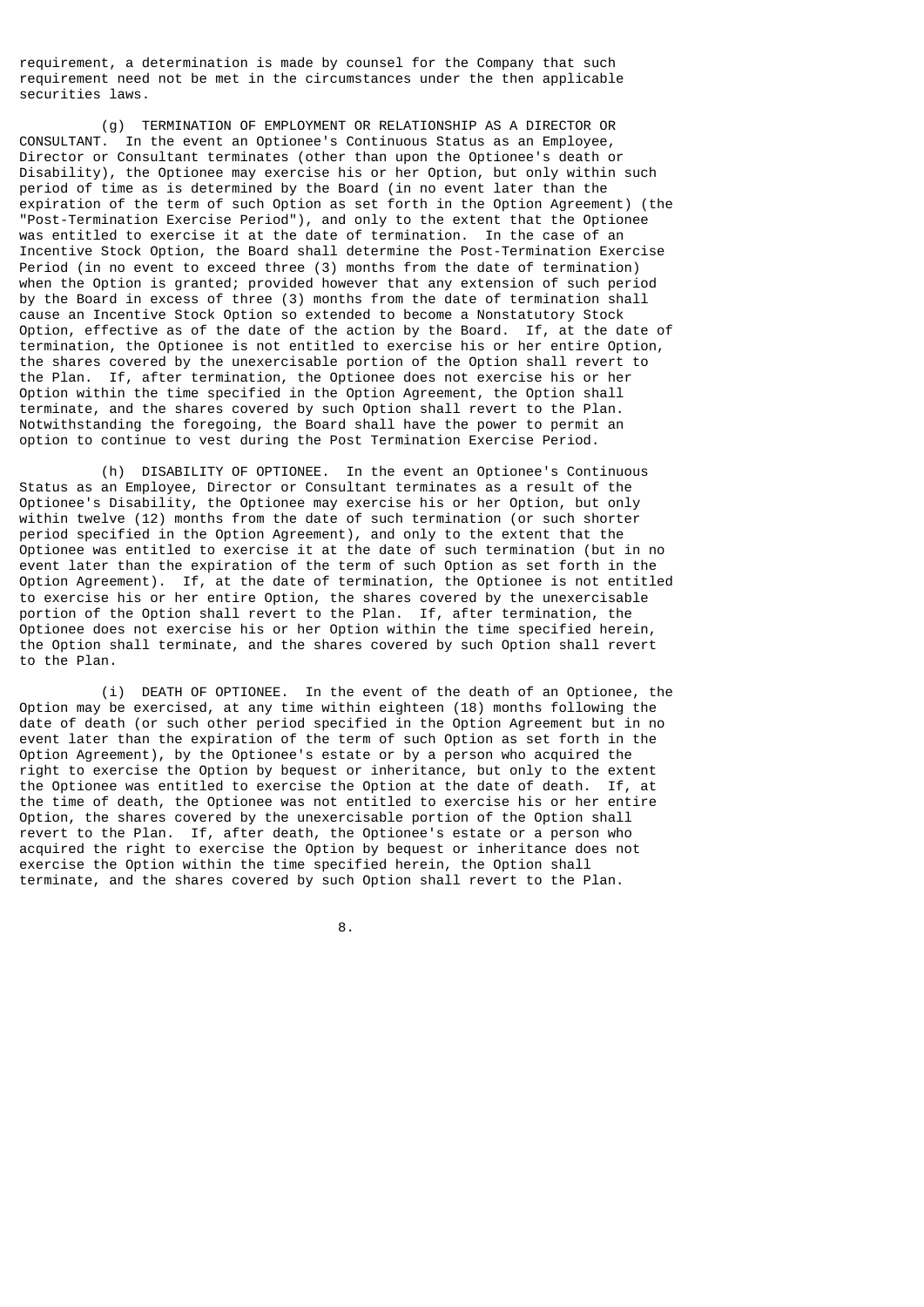(j) EARLY EXERCISE. The Option may, but need not, include a provision whereby the Optionee may elect at any time while an Employee, Director or Consultant to exercise the Option as to any part or all of the shares subject to the Option prior to the full vesting of the Option. Any unvested shares so purchased may be subject to a repurchase right in favor of the Company or to any other restriction the Board determines to be appropriate.

 (k) WITHHOLDING. To the extent provided by the terms of an Option Agreement, the Optionee may satisfy any federal, state or local tax withholding obligation relating to the exercise of such Option by any of the following means or by a combination of such means: (1) tendering a cash payment; (2) authorizing the Company to withhold shares from the shares of the common stock otherwise issuable to the participant as a result of the exercise of the Option; or (3) delivering to the Company owned and unencumbered shares of the common stock of the Company.

 (l) RE-LOAD OPTIONS. Without in any way limiting the authority of the Board or Committee to make or not to make grants of Options hereunder, the Board or Committee shall have the authority (but not an obligation) to include as part of any Option Agreement a provision entitling the Optionee to a further Option (a "Re-Load Option") in the event the Optionee exercises the Option evidenced by the Option agreement, in whole or in part, by surrendering other shares of Common Stock in accordance with this Plan and the terms and conditions of the Option Agreement. Any such Re-Load Option (i) shall be for a number of shares equal to the number of shares surrendered as part or all of the exercise price of such Option; (ii) shall have an expiration date which is the same as the expiration date of the Option the exercise of which gave rise to such Re-Load Option; and (iii) shall have an exercise price which is equal to one hundred percent (100%) of the Fair Market Value of the Common Stock subject to the Re-Load Option on the date of exercise of the original Option or, in the case of a Re-Load Option which is an Incentive Stock Option and which is granted to a 10% stockholder (as described in subparagraph 5(c)), shall have an exercise price which is equal to one hundred ten percent (110%) of the Fair Market Value of the stock subject to the Re-Load Option on the date of exercise of the original Option.

 Any such Re-Load Option may be an Incentive Stock Option or a Nonqualified Stock Option, as the Board or Committee may designate at the time of the grant of the original Option, provided, however, that the designation of any Re-Load Option as an Incentive Stock Option shall be subject to the one hundred thousand dollars (\$100,000) annual limitation on exercisability of Incentive Stock Options described in subparagraph 12(d) of the Plan and in Section 422(d) of the Code. There shall be no Re-Load Options on a Re-Load Option. Any such Re-Load Option shall be subject to the availability of sufficient shares under subparagraph 4(a) and shall be subject to such other terms and conditions as the Board or Committee may determine.

 $\overline{9}$ .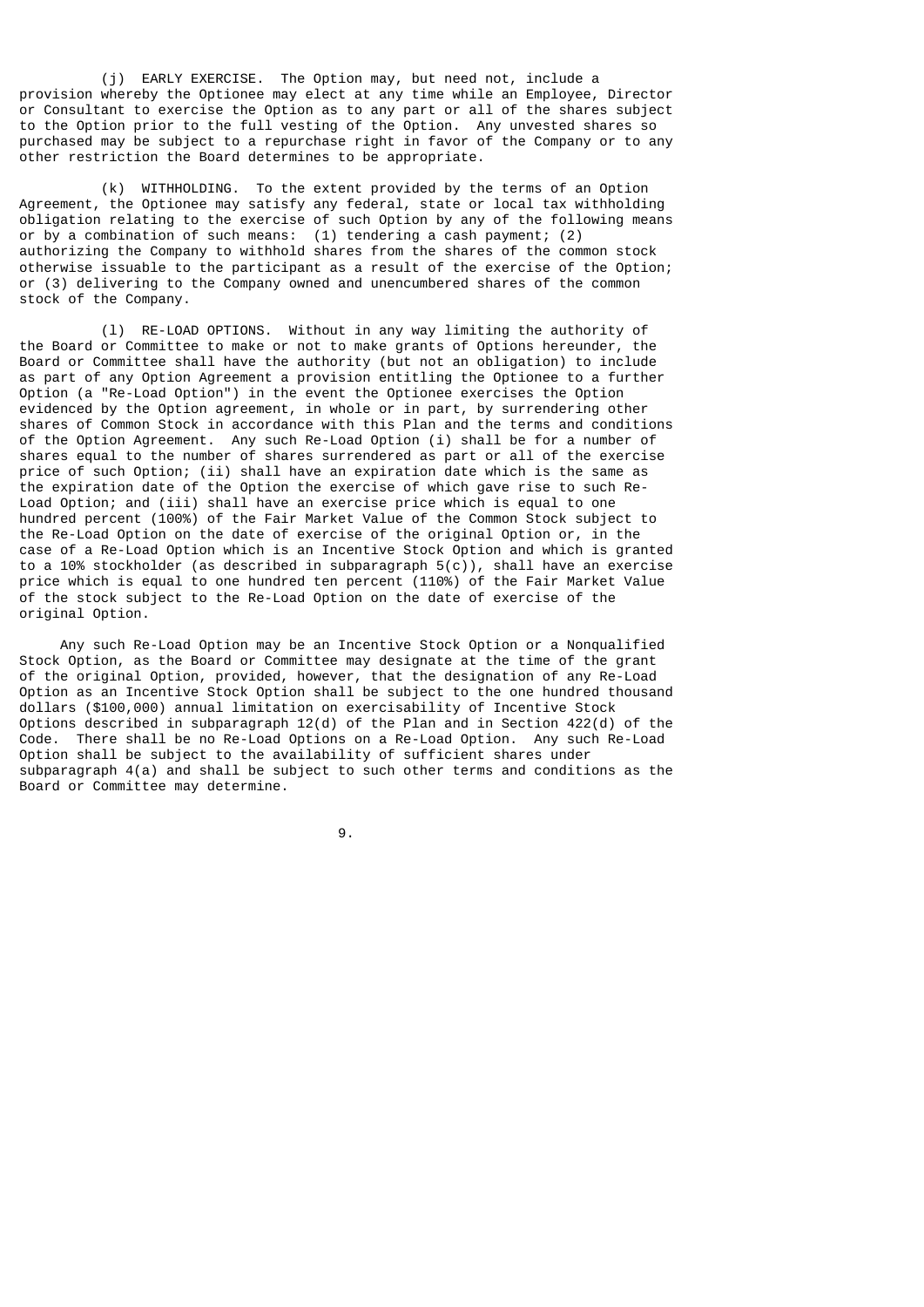# 7. TERMS OF STOCK BONUSES AND PURCHASES OF RESTRICTED STOCK.

 Each stock bonus or restricted stock purchase agreement shall be in such form and shall contain such terms and conditions as the Board or the Committee shall deem appropriate. The terms and conditions of stock bonus or restricted stock purchase agreements may change from time to time, and the terms and conditions of separate agreements need not be identical, but each stock bonus or restricted stock purchase agreement shall include (through incorporation of provisions hereof by reference in the agreement or otherwise) the substance of each of the following provisions as appropriate:

 (a) PURCHASE PRICE. The purchase price under each stock purchase agreement shall be such amount as the Board or Committee shall determine and designate in such agreement. Notwithstanding the foregoing, the Board or the Committee may determine that eligible participants in the Plan may be awarded stock pursuant to a stock bonus agreement in consideration for past services actually rendered to the Company or for its benefit.

 (b) TRANSFERABILITY. No rights under a stock bonus or restricted stock purchase agreement shall be assignable by any participant under the Plan, either voluntarily or by operation of law, except where such assignment is required by law or expressly authorized by the terms of the applicable stock bonus or restricted stock purchase agreement.

 (c) CONSIDERATION. The purchase price of stock acquired pursuant to a stock purchase agreement shall be paid either: (i) in cash at the time of purchase; (ii) at the discretion of the Board or the Committee, according to a deferred payment or other arrangement with the person to whom the stock is sold; or (iii) in any other form of legal consideration that may be acceptable to the Board or the Committee in their discretion. Notwithstanding the foregoing, the Board or the Committee to which administration of the Plan has been delegated may award stock pursuant to a stock bonus agreement in consideration for past services actually rendered to the Company or for its benefit.

 (d) VESTING. Shares of stock sold or awarded under the Plan may, but need not, be subject to a repurchase option in favor of the Company in accordance with a vesting schedule to be determined by the Board or the Committee.

 (e) TERMINATION OF EMPLOYMENT OR RELATIONSHIP AS A DIRECTOR OR CONSULTANT. In the event a Participant's Continuous Status as an Employee, Director or Consultant terminates, the Company may repurchase or otherwise reacquire any or all of the shares of stock held by that person which have not vested as of the date of termination under the terms of the stock bonus or restricted stock purchase agreement between the Company and such person.

8. STOCK APPRECIATION RIGHTS.

 (a) The Board or Committee shall have full power and authority, exercisable in its sole discretion, to grant Stock Appreciation Rights to Employees or Directors of or Consultants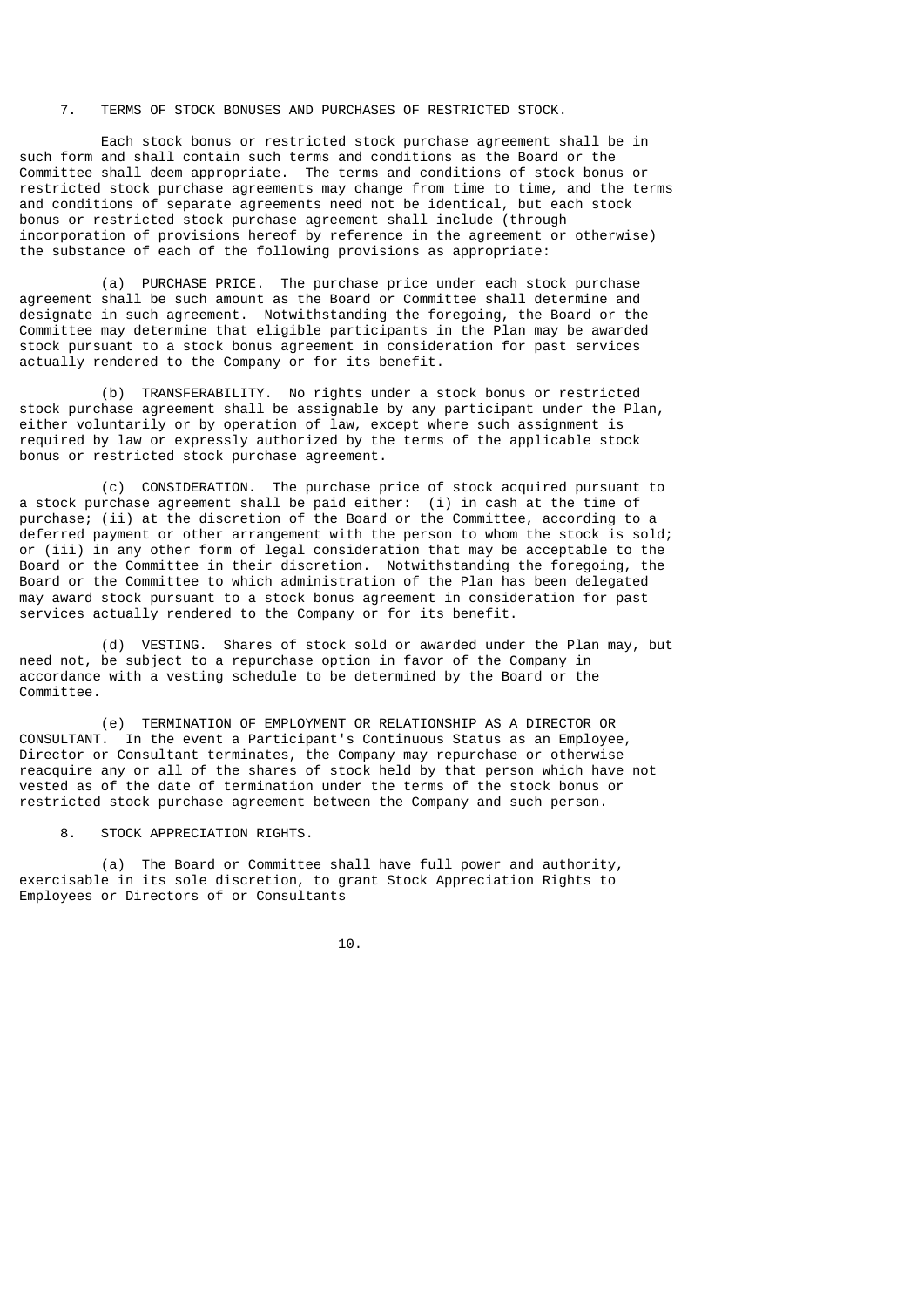to, the Company or its Affiliates under the Plan. Each such right shall entitle the holder to a distribution based on the appreciation in the fair market value per share of a designated amount of stock.

 (b) three types of Stock Appreciation Rights shall be authorized for issuance under the Plan:

 (i) TANDEM STOCK APPRECIATION RIGHTS. Tandem Rights will be granted appurtenant to an Option and will require the holder to elect between the exercise of the underlying Option for shares of stock and the surrender, in whole or in part, of such Option for an appreciation distribution equal to the excess of (A) the Fair Market Value (on the date of Option surrender) of vested shares of stock purchasable under the surrendered Option over (B) the aggregate exercise price payable for such shares.

 (ii) CONCURRENT STOCK APPRECIATION RIGHTS. Concurrent Rights will be granted appurtenant to an Option and may apply to all or any portion of the shares of stock subject to the underlying Option and will be exercised automatically at the same time the Option is exercised for those shares. The appreciation distribution to which the holder of such concurrent right shall be entitled upon exercise of the underlying Option shall be in an amount equal to the excess of (A) the aggregate fair market value (at date of exercise) of the vested shares purchased under the underlying Option with such concurrent rights over (B) the aggregate exercise price paid for those shares.

 (iii) INDEPENDENT STOCK APPRECIATION RIGHTS. Independent Rights may be granted independently of any Option and will entitle the holder upon exercise to an appreciation distribution equal in amount to the excess of (A) the aggregate fair market value (at the date of exercise) of a number of shares of stock equal to the number of vested share equivalents exercised at such time (as described in subsection  $7(c)(iii)(B)$ ) over (B) the aggregate fair market value of such number of shares of stock at the date of grant.

 (c) The terms and conditions applicable to each Tandem Right, Concurrent Right and Independent Right shall be as follows:

(i) TANDEM RIGHTS.

 (A) Tandem Rights may be tied to either Incentive Stock Options or Nonstatutory Stock Options. Each such right shall, except as specifically set forth below, be subject to the same terms and conditions applicable to the particular Option to which it pertains. If Tandem Rights are granted appurtenant to an Incentive Stock Option, they shall satisfy any applicable Treasury Regulations so as not to disqualify such Option as an Incentive Stock Option under the Code.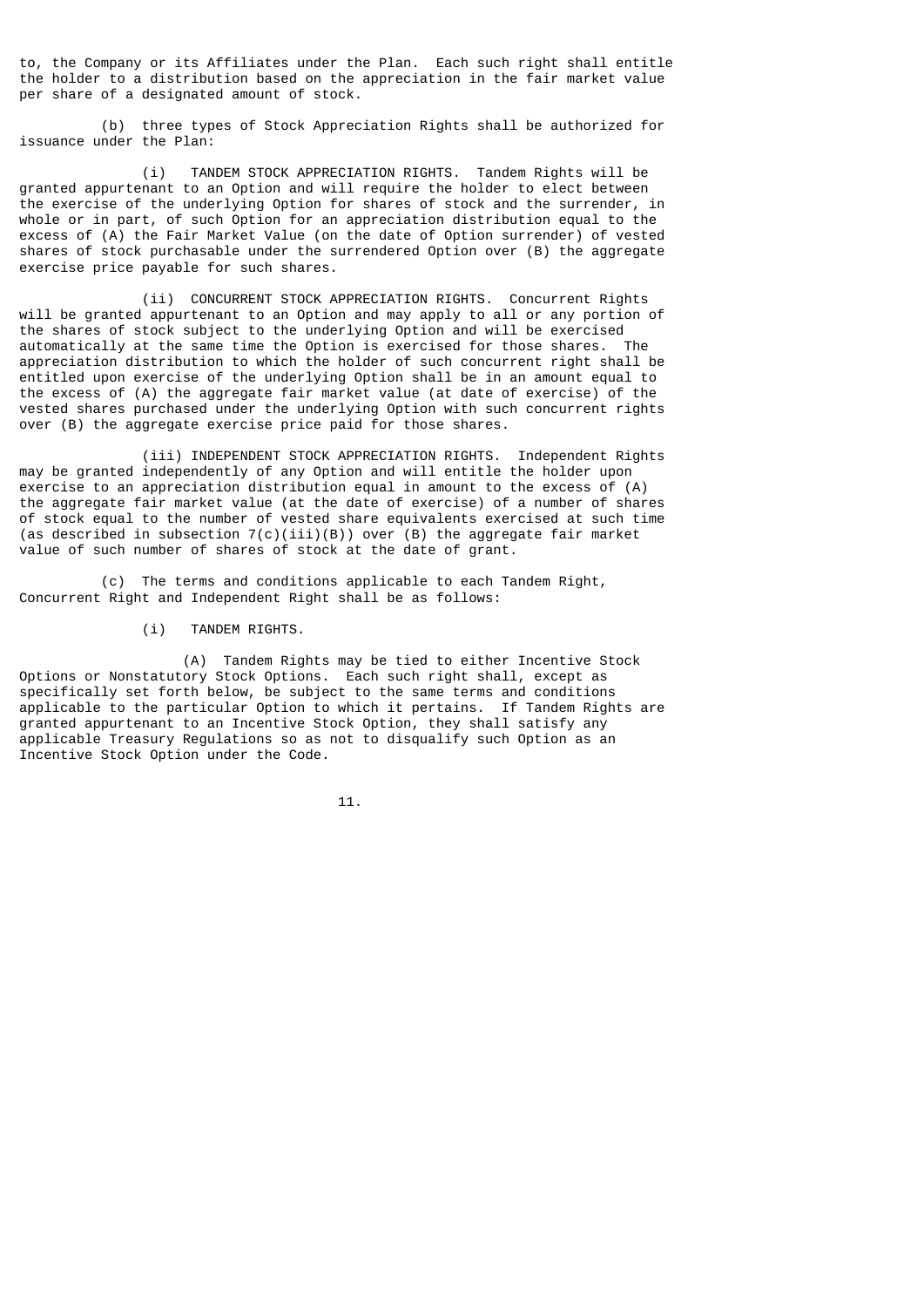(B) The appreciation distribution payable on the exercised Tandem Right shall be in cash in an amount equal to the excess of (I) the fair market value (on the date of the Option surrender) of the number of shares of stock covered by that portion of the surrendered Option in which the optionee is vested over (II) the aggregate exercise price payable for such vested shares.

## (ii) CONCURRENT RIGHTS.

 (A) Concurrent Rights may be tied to any or all of the shares of stock subject to any Incentive Stock Option or Nonstatutory Stock Option grant made under the Plan. A Concurrent Right shall, except as specifically set forth below, be subject to the same terms and conditions applicable to the particular Option grant to which it pertains.

 (B) A Concurrent Right shall be automatically exercised at the same time the underlying Option is exercised with respect to the particular shares of stock to which the Concurrent Right pertains.

 (C) The appreciation distribution payable on an exercised Concurrent Right shall be in cash in an amount equal to such portion as shall be determined by the Board or the Committee at the time of the grant of the excess of (I) the aggregate fair market value (on the Exercise Date) of the vested shares of stock purchased under the underlying Option which have Concurrent Rights appurtenant to them over (II) the aggregate exercise price paid for such shares.

# (iii) INDEPENDENT RIGHTS.

(A) Independent Rights shall, except as specifically set forth below, be subject to the same terms and conditions applicable to Nonstatutory Stock Options as set forth in Section 6. They shall be denominated in share equivalents.

 (B) The appreciation distribution payable on the exercised Independent Right shall be in an amount equal to the excess of (I) the aggregate fair market value (on the date of the exercise of the Independent Right) of a number of shares of Company stock equal to the number of share equivalents in which the holder is vested under such Independent Right, and with respect to which the holder is exercising the Independent Right on such date, over (II) the aggregate fair market value (on the date of the grant of the Independent Right) of such number of shares of Company stock.

 (C) The appreciation distribution payable on the exercised Independent Right may be paid, in the discretion of the Board or the Committee, in cash, in shares of stock or in a combination of cash and stock. Any shares of stock so distributed shall be valued at fair market value on the date the Independent Right is exercised.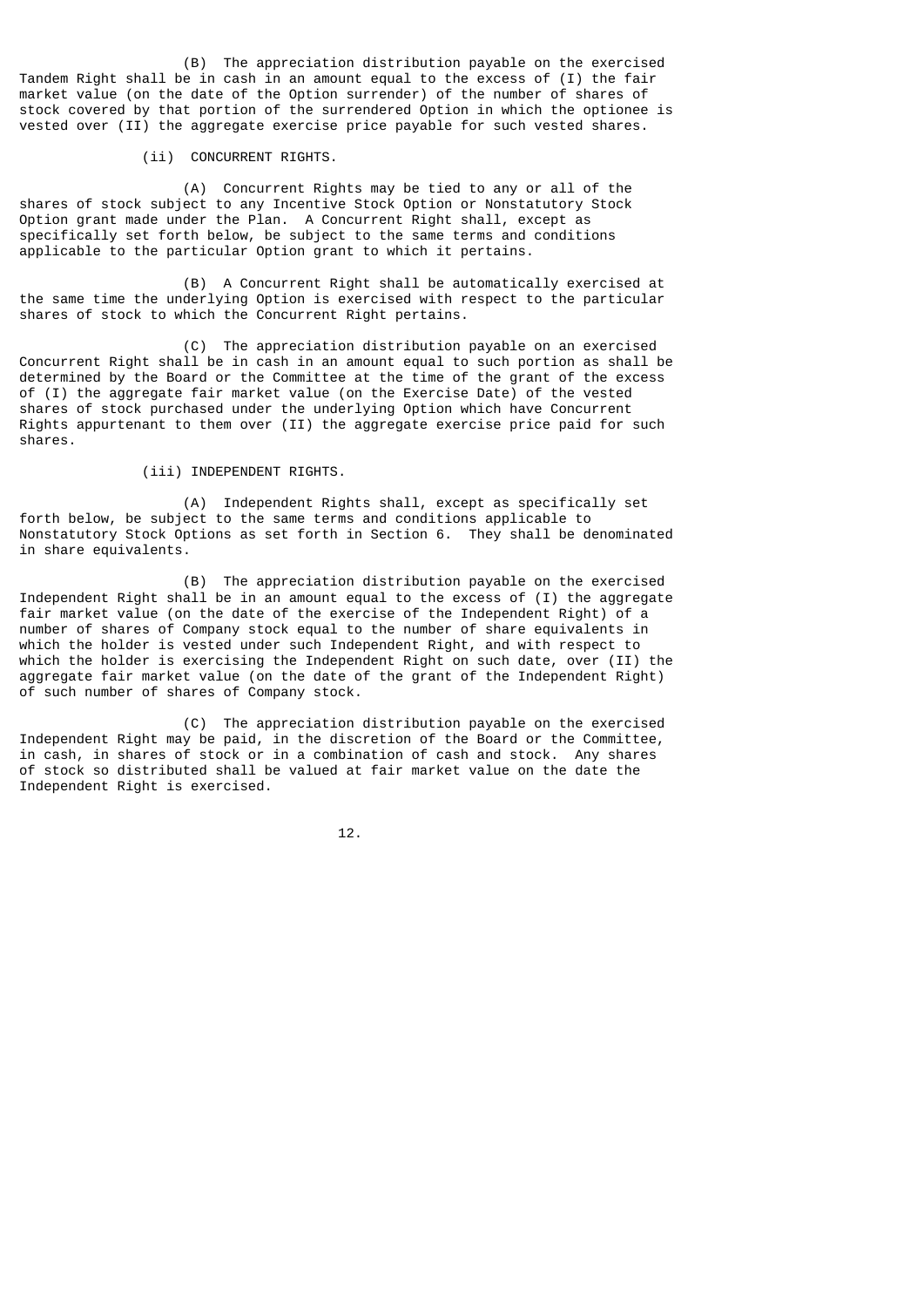# (iv) TERMS APPLICABLE TO TANDEM RIGHTS, CONCURRENT RIGHTS AND INDEPENDENT RIGHTS.

 (A) To exercise any outstanding Tandem, Concurrent or Independent Right, the holder must provide written notice of exercise to the Company in compliance with the provisions of the instrument evidencing such right.

 (B) If a Tandem, Concurrent, or Independent Right is granted to an individual who is at the time subject to Section 16(b) of the Exchange Act (a "Section 16(b) Insider"), then the instrument of grant shall incorporate all the terms and conditions at the time necessary to assure that the subsequent exercise of such right shall qualify for the safe-harbor exemption from short-swing profit liability provided by Rule 16b-3 promulgated under the Exchange Act (or any successor rule or regulation).

 (C) No limitation shall exist on the aggregate amount of cash payments the Company may make under the Plan in connection with the exercise of Tandem, Concurrent or Independent Rights.

## 9. CANCELLATION AND RE-GRANT OF OPTIONS.

 The Board or the Committee shall have the authority to effect, at any time and from time to time, with the consent of the affected holders of Options and/or Stock Appreciation Rights, (i) the repricing of any outstanding Options and/or any Stock Appreciation Rights under the Plan and/or (ii) the cancellation of any outstanding Options and/or any Stock Appreciation Rights under the Plan and the grant in substitution therefor of new Options and/or Stock Appreciation Rights under the Plan covering the same or different numbers of shares of stock and with the same or a different exercise price per share, provided that in the case of an Incentive Stock Option the price per share shall not be less than one hundred percent (100%) of the Fair Market Value or, in the case of a 10% stockholder (as described in subparagraph 5(c)), not less than one hundred ten percent (110%) of the Fair Market Value, per share of stock on the new grant date.

10. COVENANTS OF THE COMPANY.

 (a) During the terms of the Stock Awards, the Company shall keep available at all times the number of shares of stock required to satisfy such Stock Awards up to the number of shares of stock authorized under the Plan.

 (b) The Company shall seek to obtain from each regulatory commission or agency having jurisdiction over the Plan such authority as may be required to issue and sell shares of stock under the Stock Awards; provided, however, that this undertaking shall not require the Company to register under the Securities Act either the Plan, any Stock Award or any stock issued or issuable pursuant to any such Stock Award. If, after reasonable efforts, the Company is unable to obtain from any such regulatory commission or agency the authority which counsel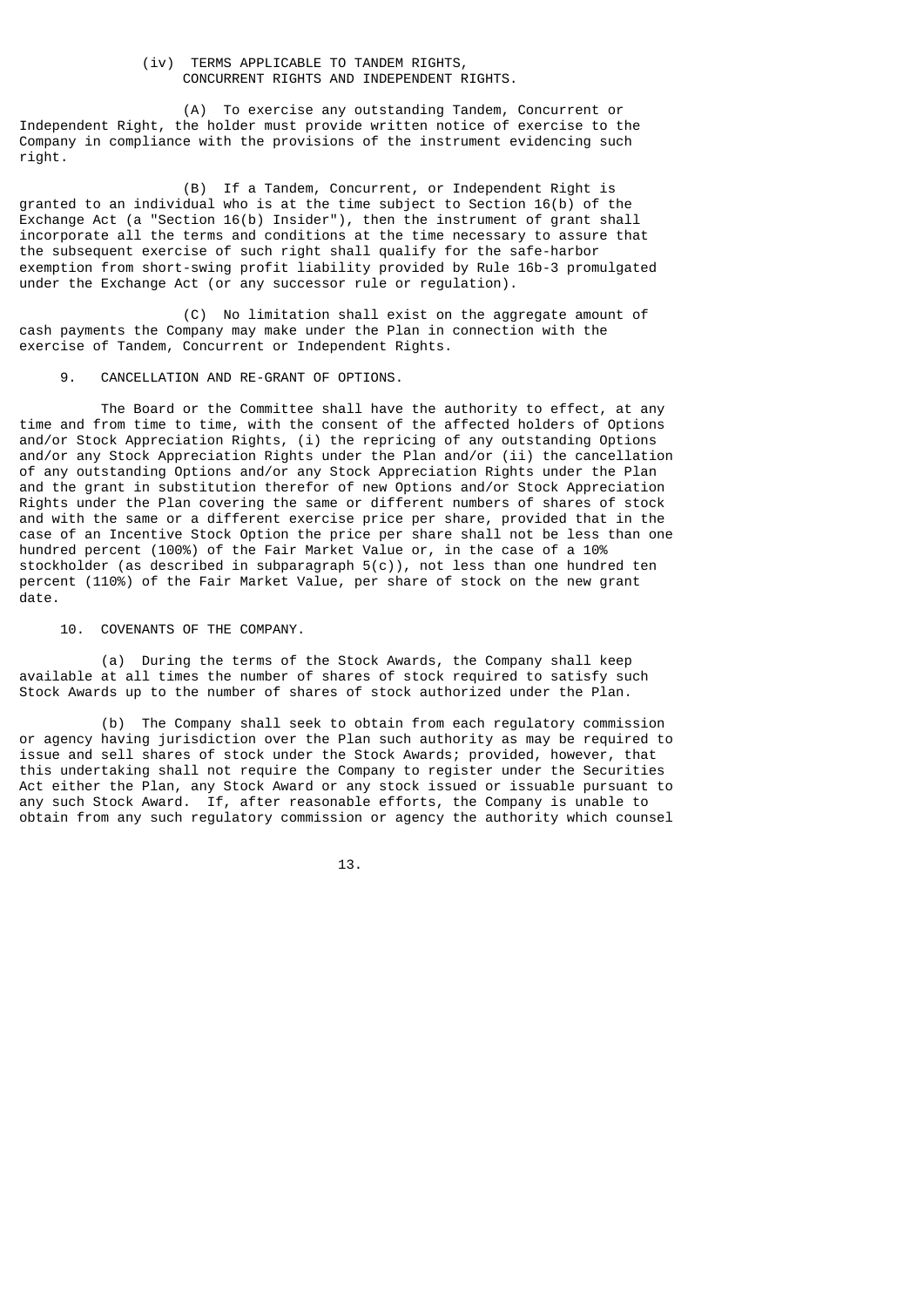for the Company deems necessary for the lawful issuance and sale of stock under the Plan, the Company shall be relieved from any liability for failure to issue and sell stock under such Stock Awards unless and until such authority is obtained.

11. USE OF PROCEEDS FROM STOCK.

 Proceeds from the sale of stock pursuant to Stock Awards shall constitute general funds of the Company.

12. MISCELLANEOUS.

 (a) The Board shall have the power to accelerate the time at which a Stock Award may first be exercised or the time during which a Stock Award or any part thereof will vest, notwithstanding the provisions in the Stock Award stating the time at which it may first be exercised or the time during which it will vest.

 (b) Neither an Optionee nor any person to whom an Option is transferred under subsection 6(d) shall be deemed to be the holder of, or to have any of the rights of a holder with respect to, any shares subject to such Option unless and until such person has satisfied all requirements for exercise of the Option pursuant to its terms.

 (c) Throughout the term of any Option, the Company shall deliver to the holder of such Option, not later than one hundred twenty (120) days after the close of each of the Company's fiscal years during the Option term, a balance sheet and an income statement.

 (d) Nothing in the Plan or any instrument executed or Stock Award granted pursuant thereto shall confer upon any Employee, Director, Consultant, Optionee, or other holder of Stock Awards any right to continue in the employ of the Company or any Affiliate (or to continue acting as a Director or Consultant) or shall affect the right of the Company or any Affiliate to terminate the employment or relationship as a Director or Consultant of any Employee, Director, Consultant or Optionee with or without cause.

 (e) To the extent that the aggregate Fair Market Value (determined at the time of grant) of stock with respect to which Incentive Stock Options granted after 1986 are exercisable for the first time by any Optionee during any calendar year under all plans of the Company and its Affiliates exceeds one hundred thousand dollars (\$100,000), the Options or portions thereof which exceed such limit (according to the order in which they were granted) shall be treated as Nonstatutory Stock Options.

13. ADJUSTMENTS UPON CHANGES IN STOCK.

 (a) If any change is made in the stock subject to the Plan, or subject to any Stock Award (through merger, consolidation, reorganization, recapitalization, stock dividend, dividend in property other than cash, stock split, liquidating dividend, combination of shares, exchange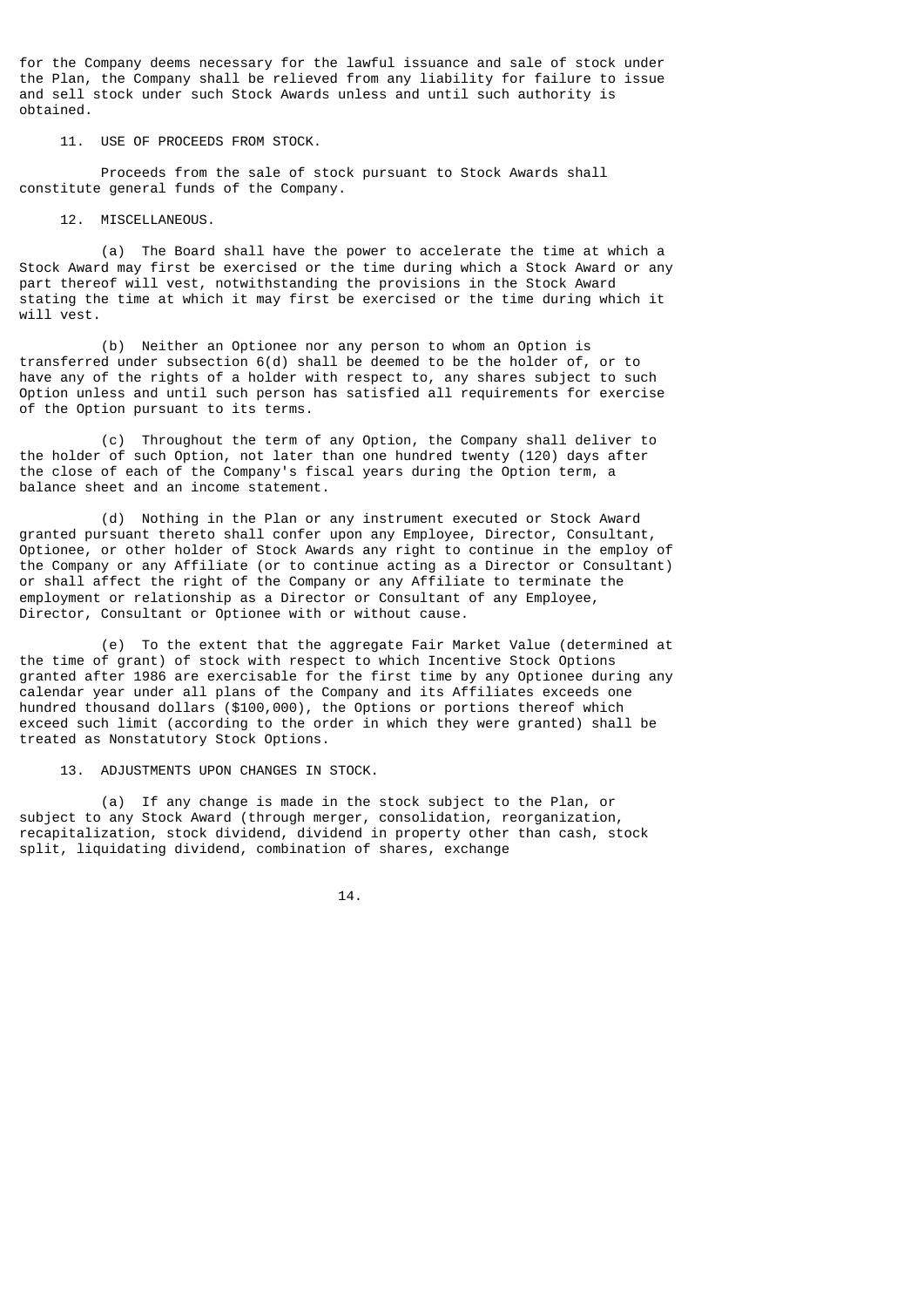of shares, change in corporate structure or otherwise), the Plan and outstanding Stock Awards will be appropriately adjusted in the type of security and maximum number of shares subject to the Plan and the type of security and number of shares and price per share of stock subject to outstanding Stock Awards.

 (b) In the event of: (1) a dissolution or liquidation of the Company; (2) a merger or consolidation in which the Company is not the surviving corporation; or (3) a reverse merger in which the Company is the surviving corporation but the shares of the Company's common stock outstanding immediately preceding the merger are converted by virtue of the merger into other property, whether in the form of securities, cash or otherwise, then, at the sole discretion of the Board and to the extent permitted by applicable law: (i) any surviving corporation shall assume any Stock Awards outstanding under the Plan or shall substitute similar Stock Awards for those outstanding under the Plan, (ii) such Stock Awards shall continue in full force and effect, or (iii) the time during which such Stock Awards become vested or may be exercised shall be accelerated and any outstanding unexercised rights under any Stock Awards terminated if not exercised prior to such event.

14. AMENDMENT OF THE PLAN.

 (a) The Board at any time, and from time to time, may amend the Plan. However, except as provided in Section 13 relating to adjustments upon changes in stock, no amendment shall be effective unless approved by the stockholders of the Company within twelve (12) months before or after the adoption of the amendment, where the amendment will:

 (i) Increase the number of shares reserved for Stock Awards under the Plan;

 (ii) Modify the requirements as to eligibility for participation in the Plan to the extent such modification requires stockholder approval in order for the Plan to satisfy the requirements of Section 422 of the Code; or

 (iii) Modify the Plan in any other way if such modification requires stockholder approval in order for the Plan to satisfy the requirements of Section 422 of the Code or to comply with the requirements of Rule 16b-3.

 (b) It is expressly contemplated that the Board may amend the Plan in any respect the Board deems necessary or advisable to provide Optionees with the maximum benefits provided or to be provided under the provisions of the Code and the regulations promulgated thereunder relating to Incentive Stock Options and/or to bring the Plan and/or Incentive Stock Options granted under it into compliance therewith.